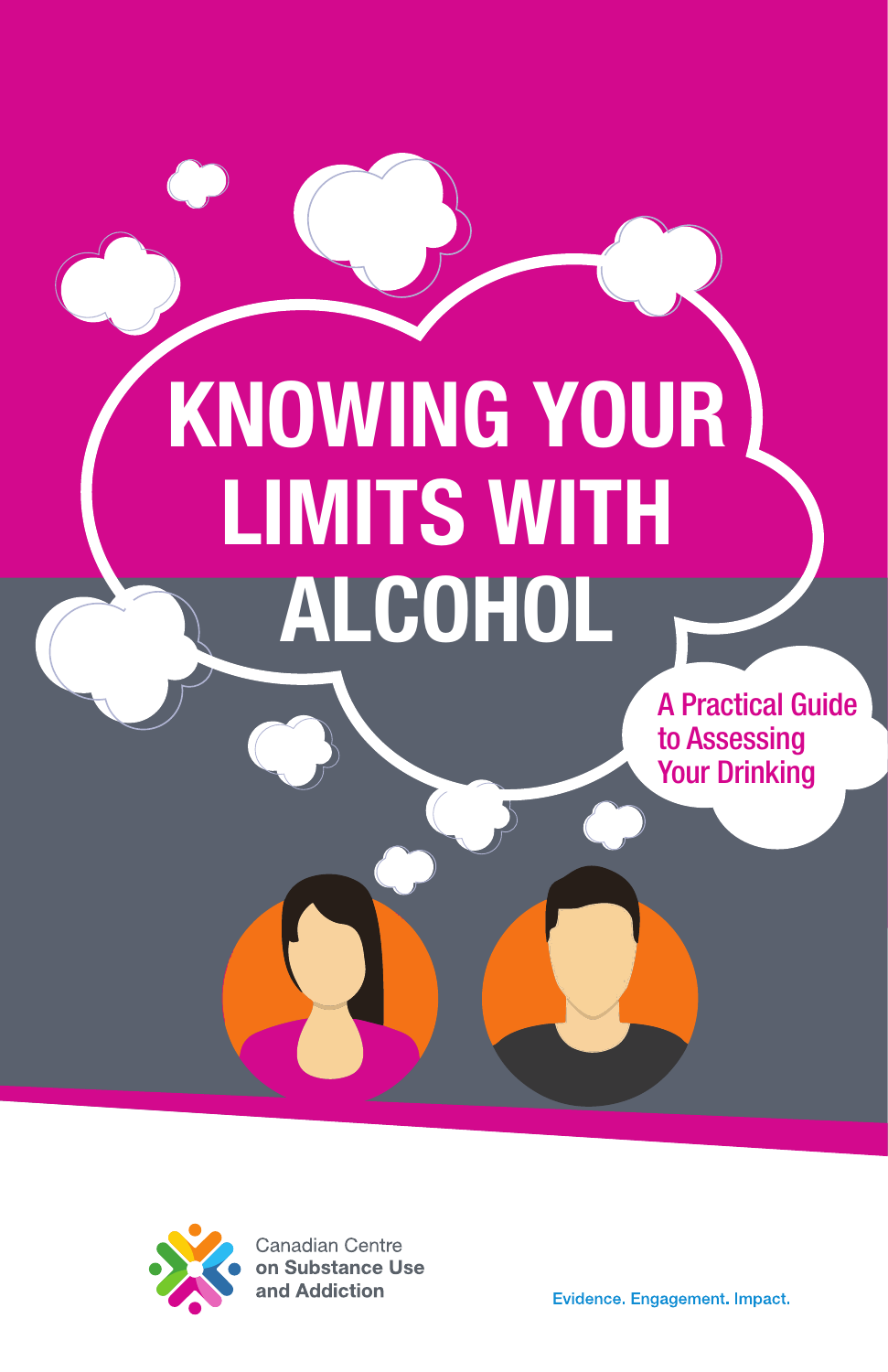## Acknowledgements

*Knowing Your Limits with Alcohol: A Practical Guide to Assessing Your Drinking* was originally developed and distributed by David Brown, PhD, of Pathways Research. CCSA has obtained all rights to the guide and is responsible for the current updated version. The guide is available free of charge for use by organizations. The guide can only be modified with written copyright permission and acknowledgement. This statement must be included if the workbook is reused in any format.

CCSA invites you to use this resource. For our tracking purposes, if you would like to reproduce multiple copies for distribution, or to modify, translate or adapt content from it, please email your request to [permissions@ccsa.ca.](MAILTO:permissions@ccsa.ca)

- f @CCSA.CCDUS
- @CCSACanada | @CCDUSCanada
- in Canadian Centre on Substance Use and Addiction
- www.ccsa.ca | www.ccdus.ca
- Tel./Tél. : 613-235-4048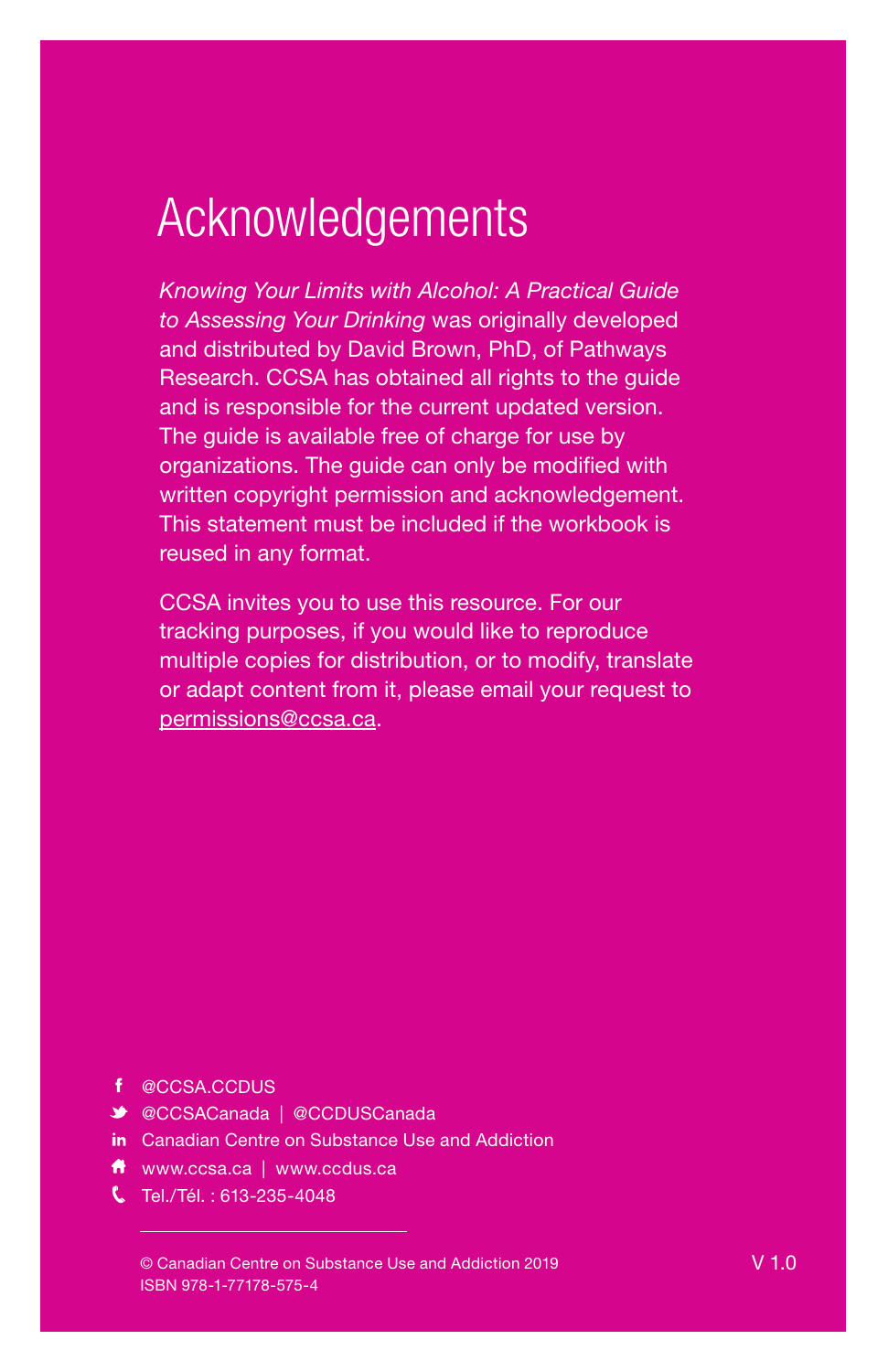## Table of Contents

| <b>Part One: Thinking About Drinking Committee 1 1</b>                                                                                                                                                                               |    |
|--------------------------------------------------------------------------------------------------------------------------------------------------------------------------------------------------------------------------------------|----|
| Let's count your drinks <b>count of the set of the count of the set of the set of the set of the set of the set o</b>                                                                                                                |    |
|                                                                                                                                                                                                                                      |    |
| Drinking and your health <b>Election Control and String and Your health Election Control and String and String and String and String and String and String and String and String and String and String and String and String a</b>   |    |
|                                                                                                                                                                                                                                      | 12 |
| Personal tracker <b>manual contract of the contract of the contract of the contract of the contract of the contract of the contract of the contract of the contract of the contract of the contract of the contract of the contr</b> | 17 |
| Record what you learn <b>Election Election Record</b> what you learn                                                                                                                                                                 | 18 |
|                                                                                                                                                                                                                                      |    |

#### Part Two: Building on Past Two Weeks Experience **Experience Weeks** What worked and what didn't? 19 Thinking about change **manual community** 21 Personal tracker 29 Record what you learn 3019

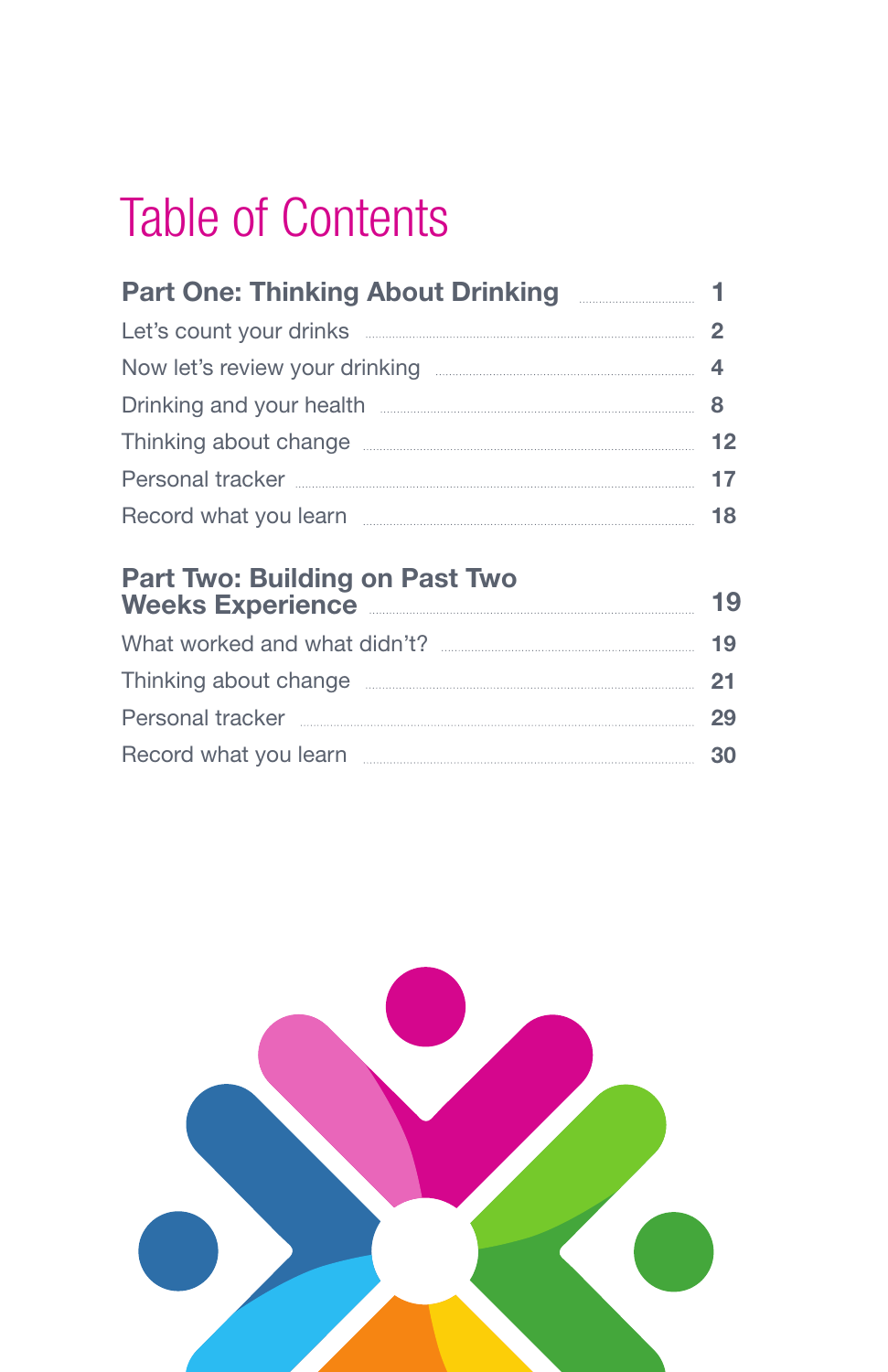

## THINKING PART ONE **ABOUT DRINKING**

Drinking alcohol beyond low-risk levels can seriously affect many different areas of your health and wellbeing, even if you never become addicted to alcohol.

This brief guide is easy to understand and provides a way to assess your own drinking patterns, so you can get a better idea of your risk level.

If you then decide you want to change your alcohol consumption to a lower-risk level, the guide has some steps, tips and a "standard drinks" tracker to help you do that over four weeks.

You may find this guide helpful by using it on your own. You can also use it with the guidance of a healthcare professional.

Keep in mind that this guide is only a self-help resource. It is not a tool for identifying medical problems, nor is it intended to replace treatment for medical disorders.

If you ever feel that you need more help than this guide offers, don't hesitate to reach out for support from your healthcare provider: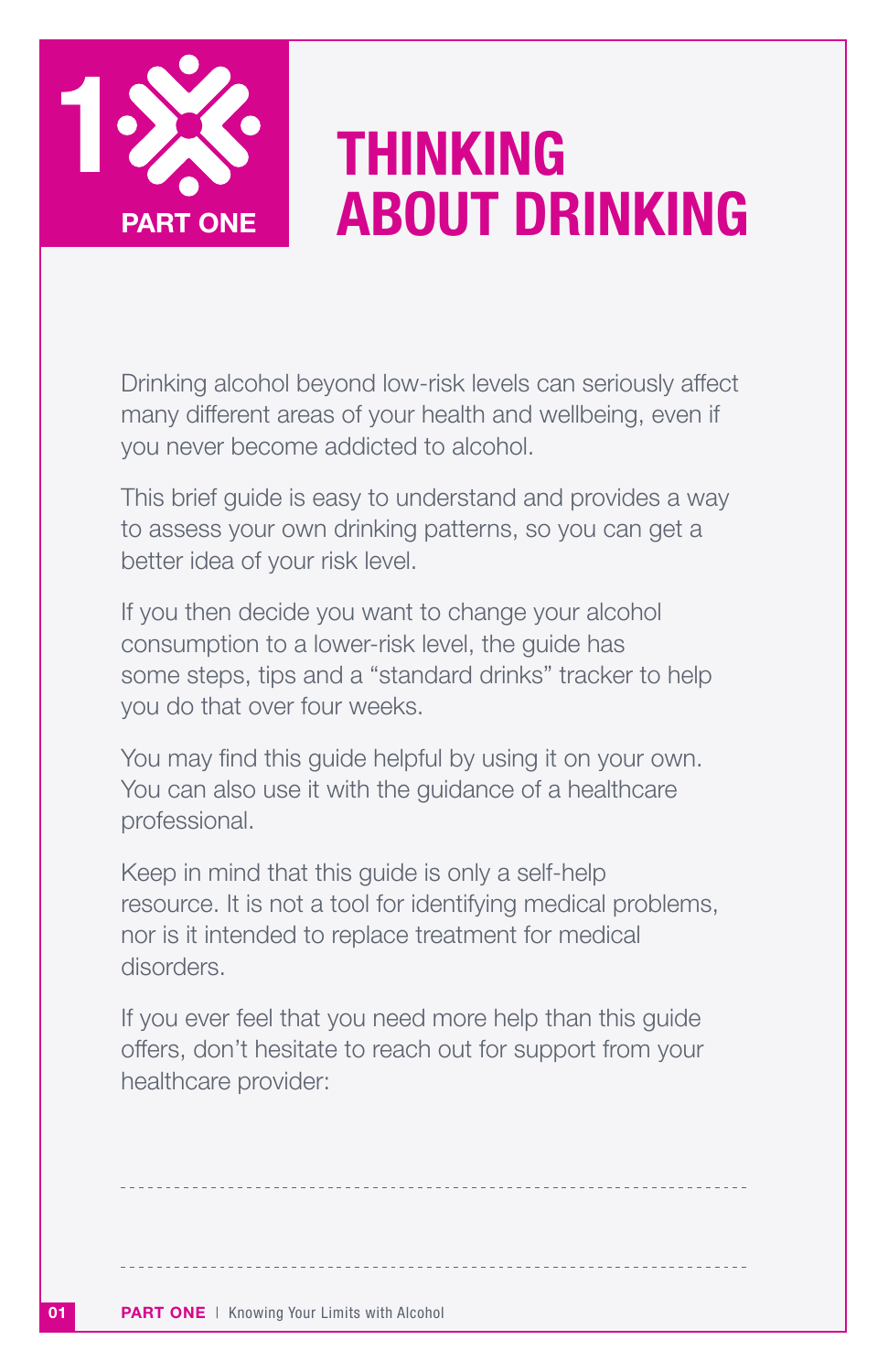## Let's count your drinks

It's easy to measure your alcohol use by counting "standard" drinks. A "standard" drink has 13.6 grams of alcohol, regardless of the kind of drink you're having. For example, a 142ml glass of wine and a 341ml glass of beer both have about 13.6 grams of alcohol. So, they're each equal to one standard drink.

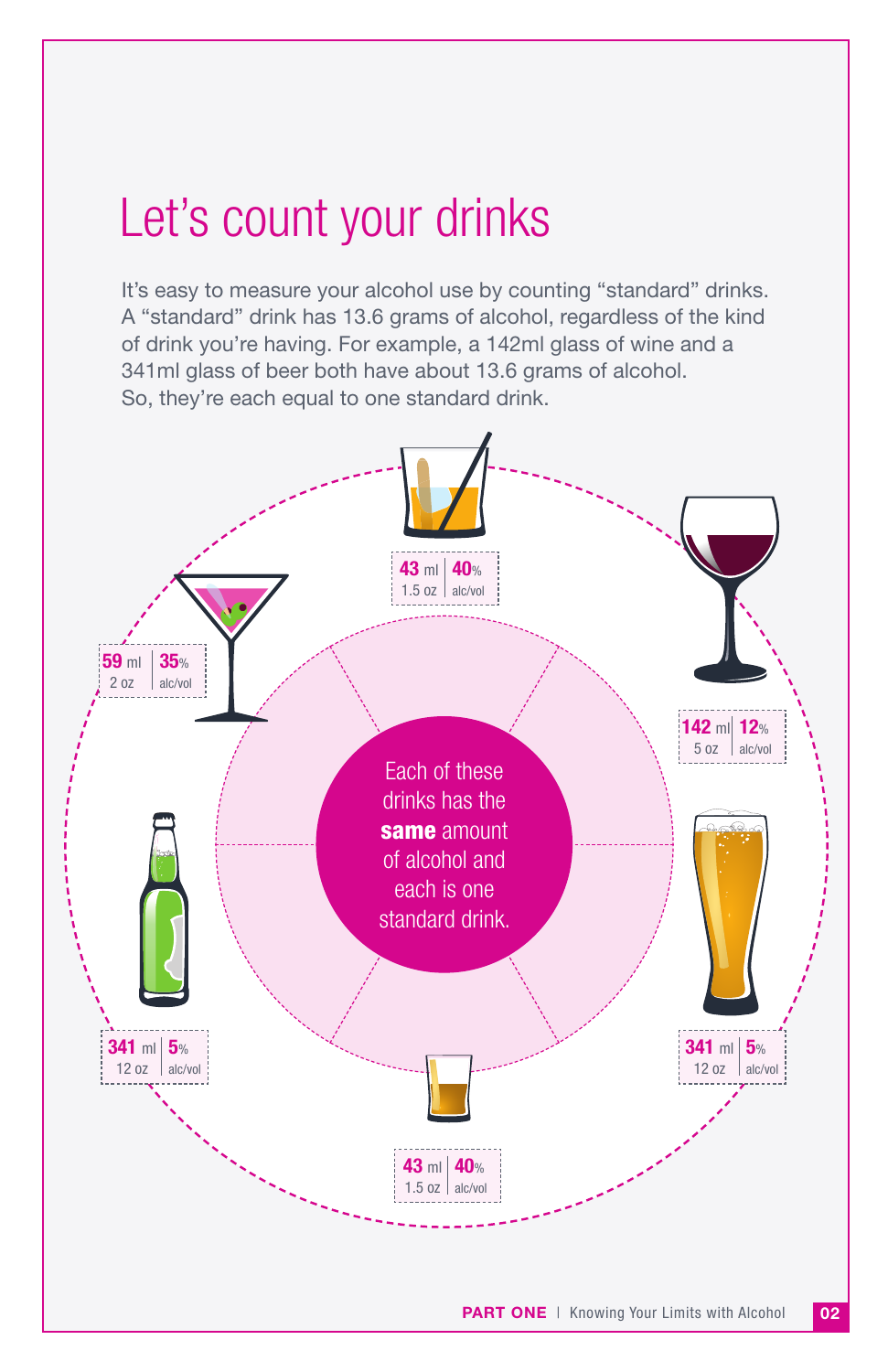### Learning to count drinks

Different sized containers and drinks with different alcohol percentages changes the number of "standard" drinks.

### One standard drink is:

| 341 ml (12 oz) | bottle of 5% beer       | about 130 calories         |
|----------------|-------------------------|----------------------------|
| 43 ml (1.5 oz) | shot of 40% hard liquor | about 105 calories + mixer |
| 142 ml (5 oz)  | glass of 12% wine       | about 125 calories         |

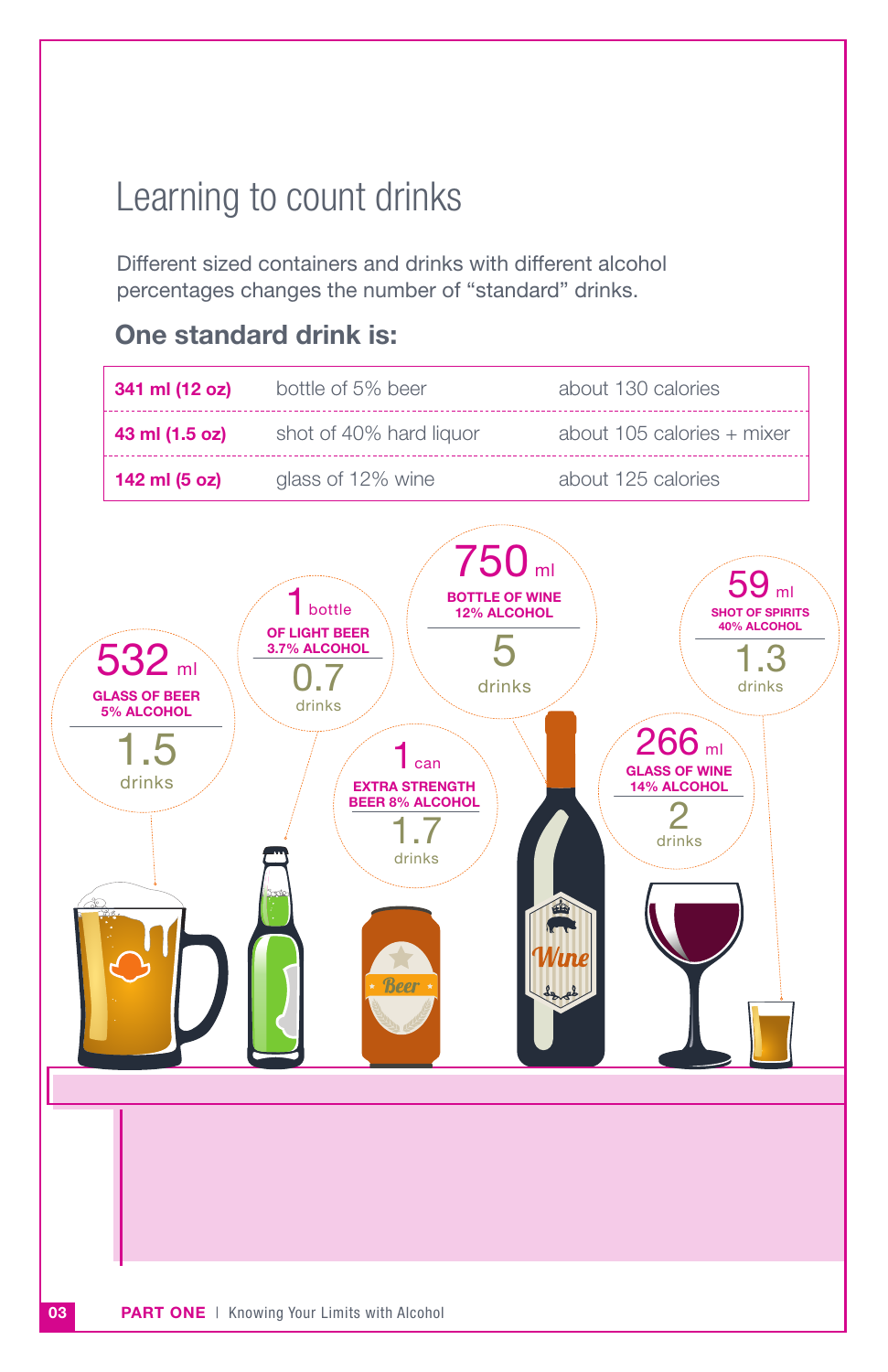## Now let's review your drinking

#### STEP ONE:

Think about the past 3 months. How many "standard" drinks did you usually have each week?

| <b>Usual number of</b><br>"standard" drinks<br>each week | Score for males Score for females |                                                    |
|----------------------------------------------------------|-----------------------------------|----------------------------------------------------|
| 5 or less                                                | $\Omega$                          | $\Omega$                                           |
| 6 to 10                                                  | $\Omega$                          | 0                                                  |
| 11 to 15                                                 | $\Omega$                          | 1                                                  |
| 16 to 20                                                 | 1                                 | 3                                                  |
| 21 or more                                               | 3                                 | 3                                                  |
| Please enter your Step 1 score here                      |                                   | and again on page 5.                               |
|                                                          |                                   |                                                    |
|                                                          |                                   |                                                    |
|                                                          |                                   |                                                    |
|                                                          |                                   |                                                    |
|                                                          |                                   |                                                    |
|                                                          |                                   | <b>PART ONE</b>   Knowing Your Limits with Alcohol |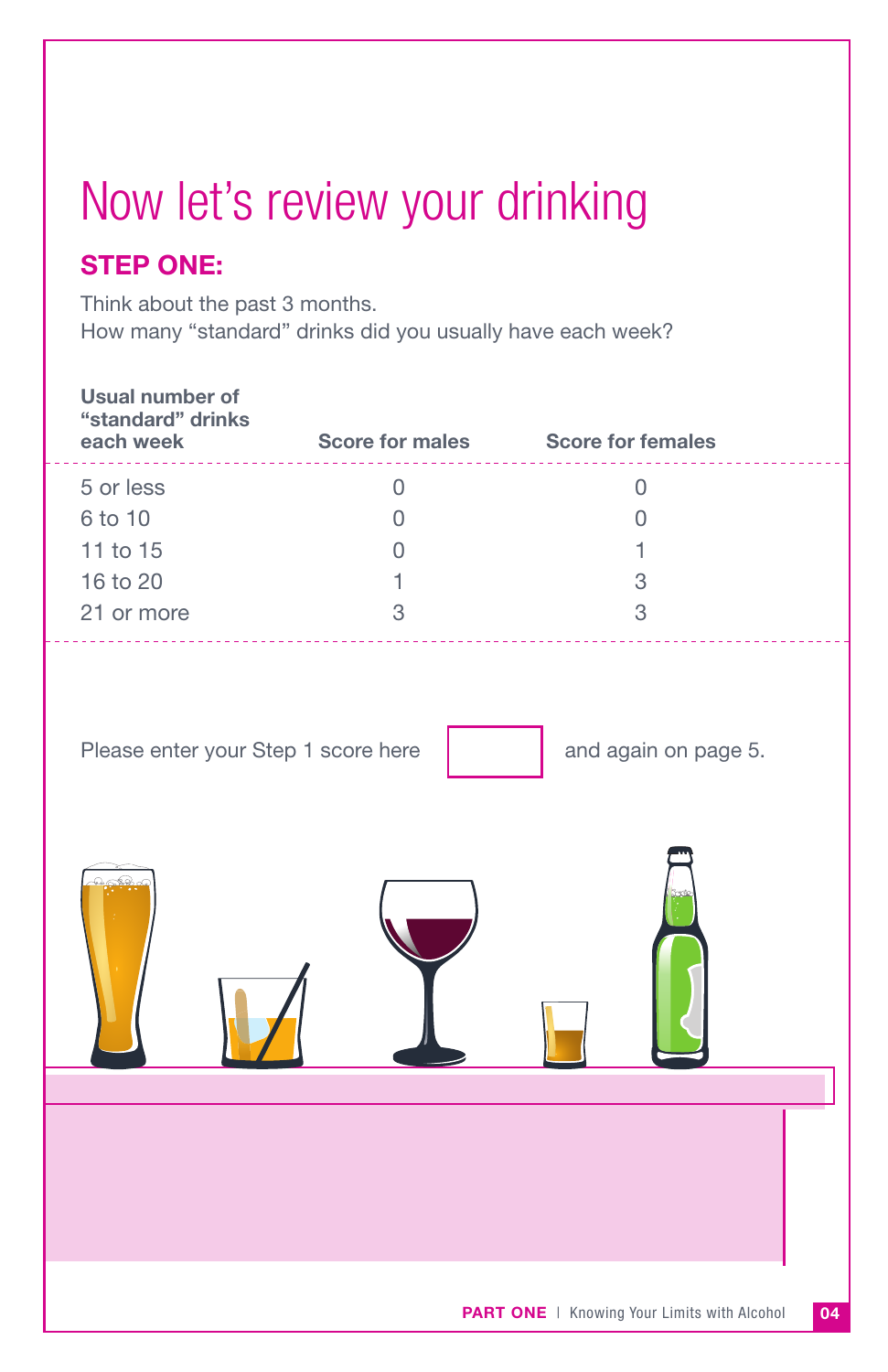#### STEP TWO:

Think about the past 3 months.

Which of these things were sometimes true for you? Please check all that apply.

- $\Box$  You had more than 3 standard drinks within two hours
- $\Box$  You felt a strong need to drink
- $\Box$  Your drinking caused problems for you or others
- □ Your drinking made it harder to do important things
- $\Box$  Someone said that you should drink less
- $\Box$  You found it hard to drink less

To get your Step 2 score, count the number of boxes you checked above. If you checked none of the boxes, then your Step 2 score is zero.

Please enter your Step 2 score here

and again below.

| <b>Finding your TOTAL SCORE</b>                  |  |
|--------------------------------------------------|--|
| Please enter your Step 1 score here              |  |
| Please enter your Step 2 score here              |  |
| Add these two numbers to get<br>your TOTAL SCORE |  |
|                                                  |  |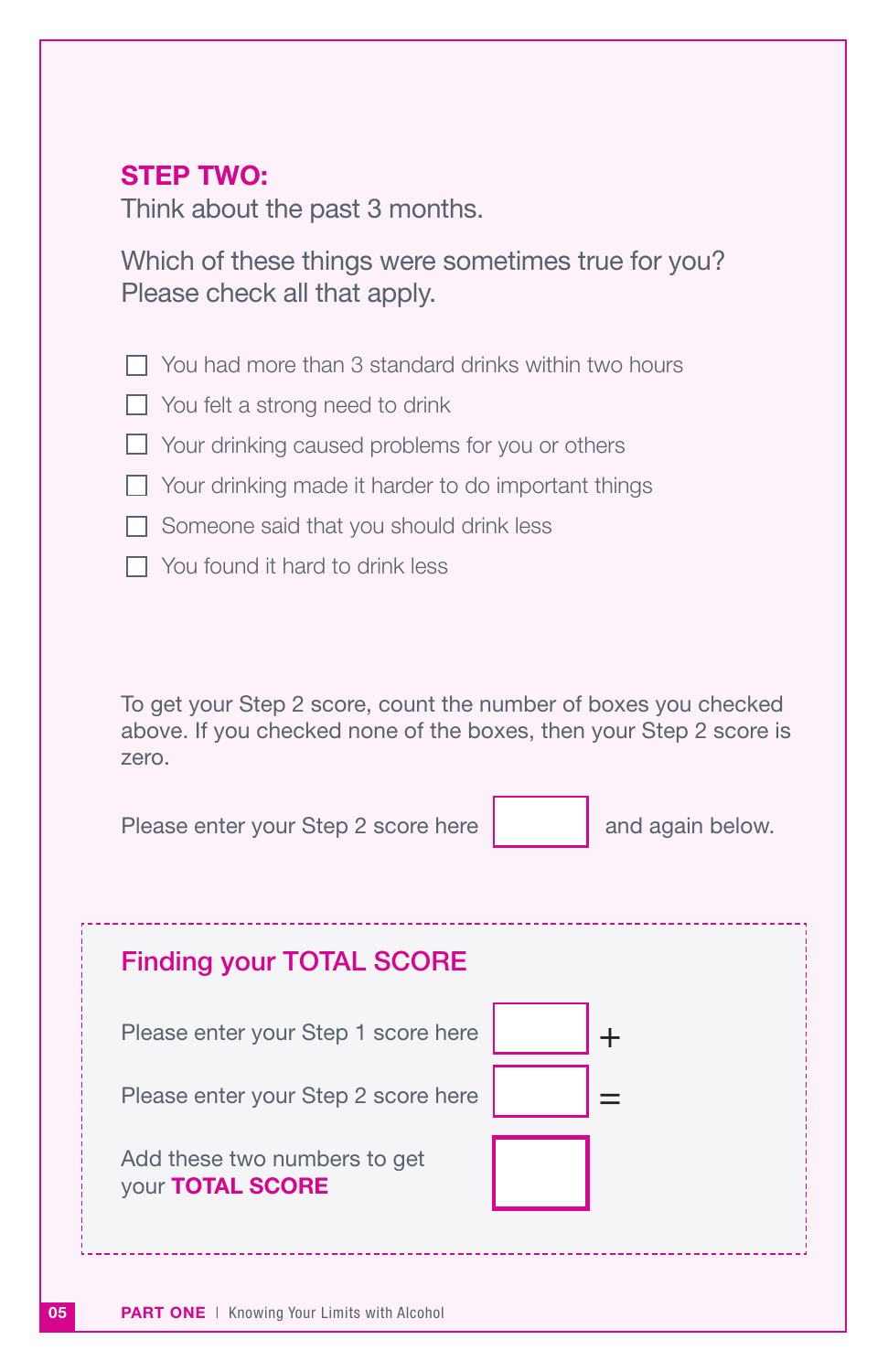### Making sense of your total score

| <b>TOTAL score</b> | <b>Risk for health</b><br>and social<br>harms | <b>Recommendation for</b><br>adults who are not<br>pregnant                                                                                                                                                                                                                                                                                                                                                                                                                                                                                                                                                                                                                                                                                                                                                                                              |  |
|--------------------|-----------------------------------------------|----------------------------------------------------------------------------------------------------------------------------------------------------------------------------------------------------------------------------------------------------------------------------------------------------------------------------------------------------------------------------------------------------------------------------------------------------------------------------------------------------------------------------------------------------------------------------------------------------------------------------------------------------------------------------------------------------------------------------------------------------------------------------------------------------------------------------------------------------------|--|
| $\mathbf{0}$       | <b>LOW</b>                                    | If your risk level is low, you're less likely to<br>experience health or social problems from<br>your current pattern of alcohol use. This<br>workbook may help you, your family or<br>friends to remain in this low-risk category.                                                                                                                                                                                                                                                                                                                                                                                                                                                                                                                                                                                                                      |  |
| 1 to $2$           | <b>MARGINAL</b>                               | If your risk level is <b>marginal</b> , there's a<br>good chance you will experience some<br>health or social problems in the near<br>future unless you reduce your alcohol<br>use. This workbook may help you better<br>manage your drinking.                                                                                                                                                                                                                                                                                                                                                                                                                                                                                                                                                                                                           |  |
| $3$ to $4$         | <b>MEDIUM</b>                                 | If your risk level is <b>medium</b> , you are<br>likely starting to experience some health<br>or social harms from your drinking.<br>There's also a good chance that you will<br>experience more problems in the near<br>future. This workbook is designed to help<br>you change your drinking pattern to a<br>lower-risk level.                                                                                                                                                                                                                                                                                                                                                                                                                                                                                                                         |  |
| 5 to 9             | <b>HIGH</b>                                   | If your risk level is <b>high</b> , you are likely<br>experiencing fairly severe health or social<br>harms because of your drinking. Moreover,<br>you face a significant risk of developing<br>alcohol use disorder. That would make<br>it even harder for you to avoid serious<br>health and social harms down the road.<br>You are strongly encouraged to seek<br>immediate advice and support from a<br>healthcare provider or addiction treatment<br>professional. They will understand and<br>guide you to the help you need, which may<br>include anti-craving medications, detox and<br>counselling. You can still use this workbook<br>to focus on change and stay motivated.<br>$\mathbf{A} \mathbf{D} \mathbf{T}$ $\mathbf{A} \mathbf{H} \mathbf{F}$   $\mathcal{V}_{nonlinear}$ $\mathcal{V}_{out}$   $\mathcal{V}_{out}$ $\mathcal{V}_{out}$ |  |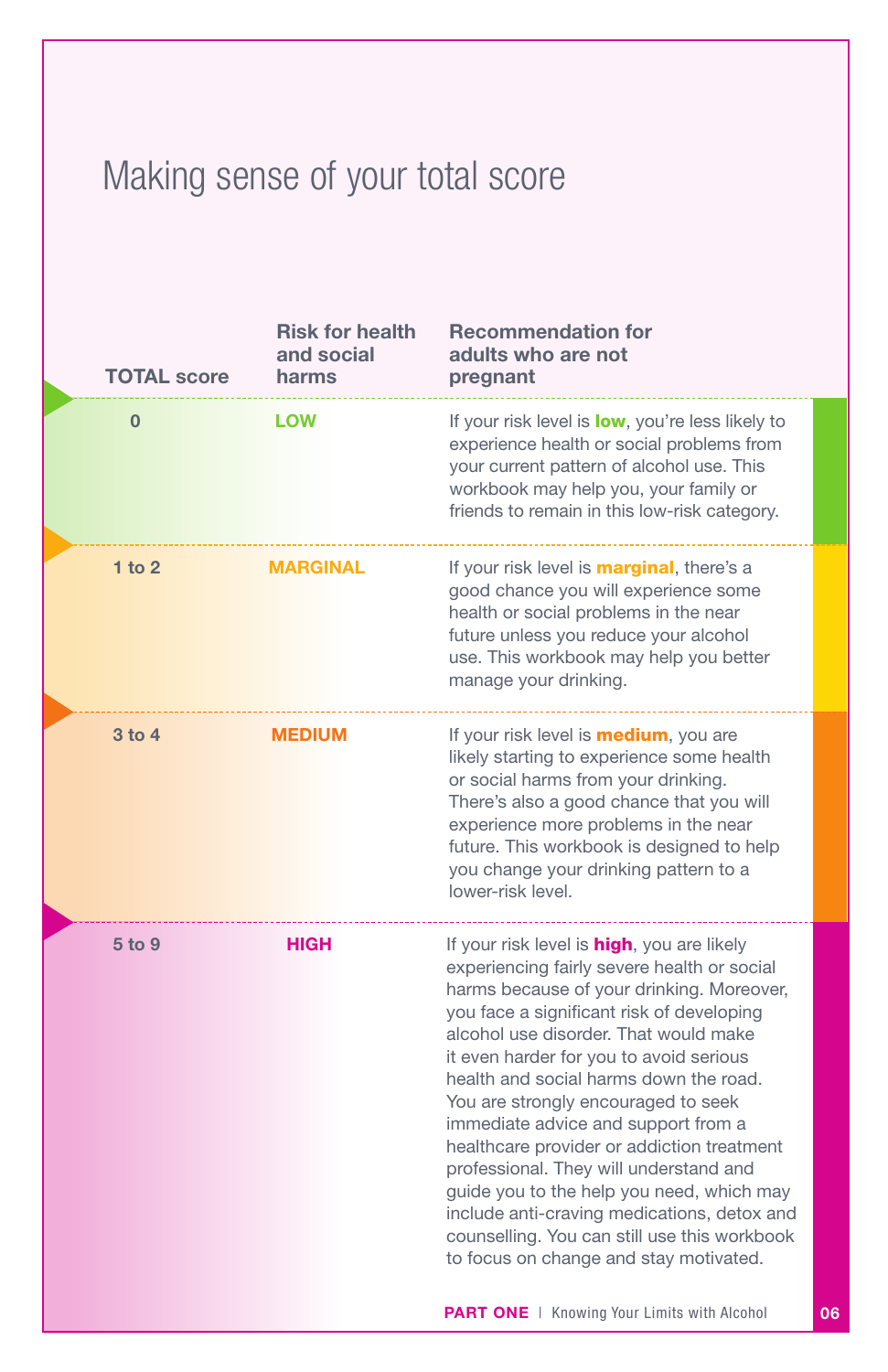### What is risky drinking?

Most of the people with major health risks from their drinking are NOT addicted to alcohol.

Drinking starts to become quite risky for injuries from accidents or violence and alcohol poisoning when men or women have more than a few drinks within two hours.

Drinking also starts to become quite risky for onset or worsening of chronic diseases when women have more than 10 drinks a week and when men have more than 15 drinks a week.

Chronic diseases include diabetes, cancers, high blood pressure and stroke. Drinking beyond these weekly levels also increases the risk for problems with learning and memory, depression and anxiety, as well as work and family life.

## Remember

For someone using cannabis, other drugs or taking medications, alcohol can lead to dangerous reactions or make your medication not work.

For a person who is pregnant, trying to become pregnant or breastfeeding, any alcohol use may threaten the future health of her child.

For anyone who is in recovery from alcohol use disorder, starting to drink any amount can be dangerous.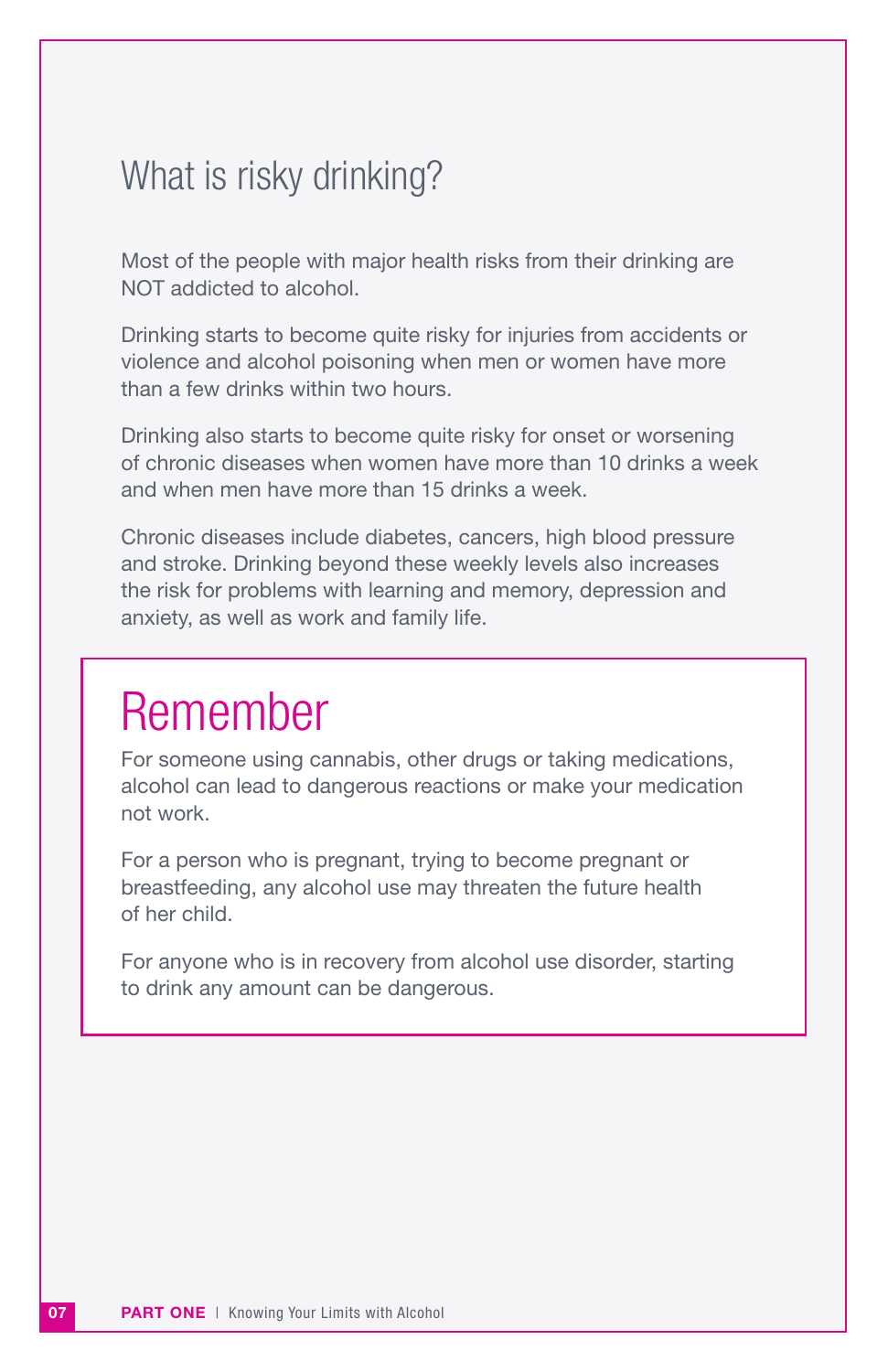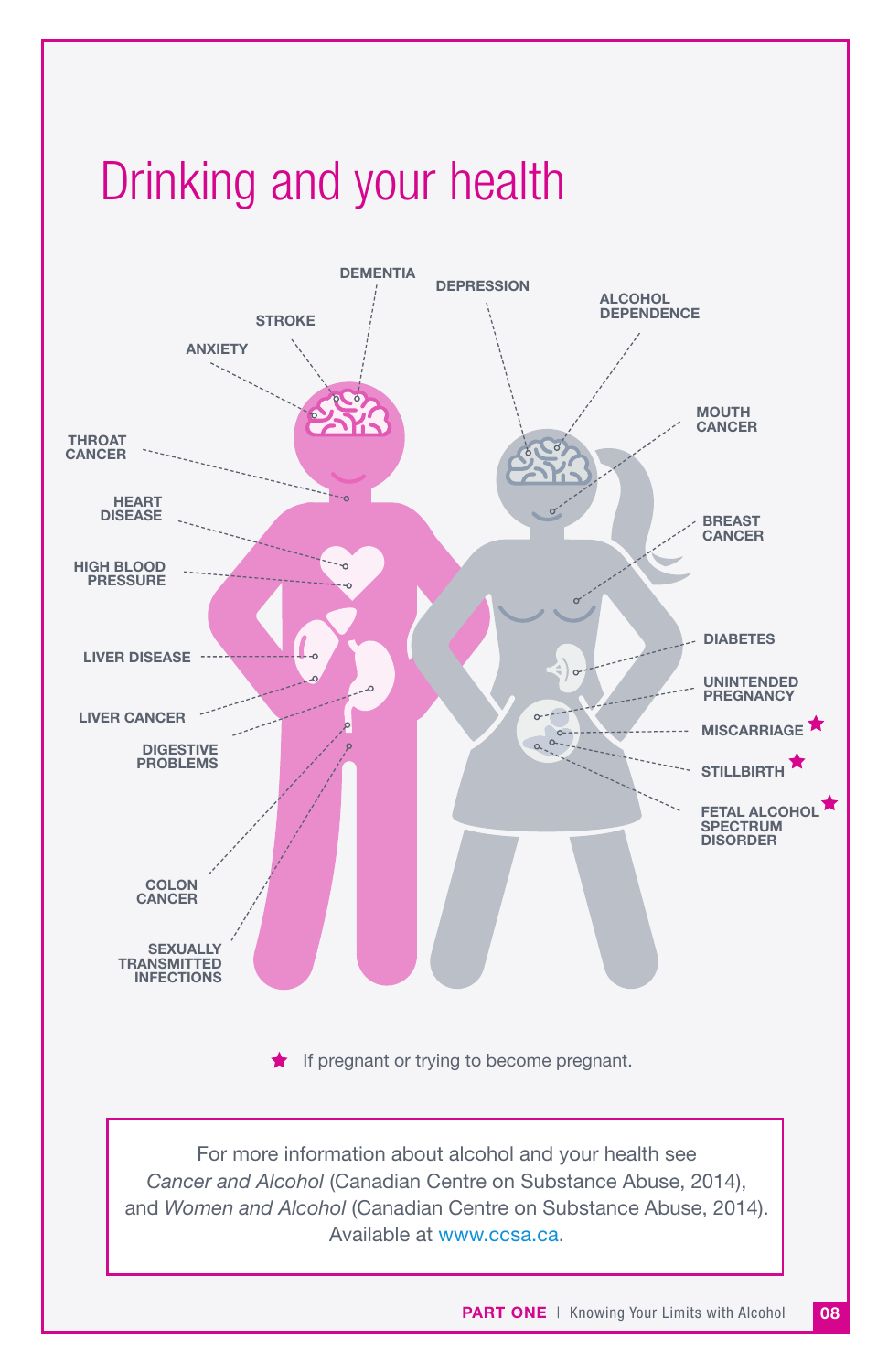## CANADA'S LOW-RISK ALCOHOL DRINKING GUIDELINES

#### YOUR LIMITS

Reduce your long-term health risks by drinking no more than:

- 10 drinks a week for women. with no more than 2 drinks a day most days
- 15 drinks a week for men. with no more than 3 drinks a day most days

Plan non-drinking days every week to avoid developing a habit.

#### SPECIAL OCCASIONS

Reduce your risk of injury and harm by drinking no more than 3 drinks (for women) or 4 drinks (for men) on any single occasion. Plan to drink in a safe environment.

Stay within the weekly limits outlined above in *Your limits.*



09

500–75 Albert Street, Ottawa, ON K1P 5E7 Tel: 613-235-4048 | Fax: 613-235-8101 National Alcohol Strategy Advisory Committee © Canadian Centre on Substance Use and Addiction 2018 Cette publication est également disponible en français.

The Canadian Centre on Substance Use and Addiction changes lives by bringing people and knowledge together to reduce the harm of alcohol and other drugs on society. We partner with public, private and non-governmental public, private and non-governmental public, private and organizations to improve the health and safety of Canadians.

Ont.: Canadian Centre on Substance Abuse.

ww.ccsa.ca

supported development of Canada's Low-Risk Alcohol Drinking Guidelines.

supporting the guidelines, please visit

drinking-guidelines/Pages/default.aspx

#### WHEN ZERO'S THE LIMIT

Do not drink when you are:

- driving a vehicle or using machinery and tools
- Taking medicine or other drugs that interact with alcohol
- Doing any kind of dangerous physical activity
- Living with mental or physical health problems
- Living with alcohol dependence
- Pregnant or planning to be pregnant
- Responsible for the safety of others
- Making important decisions

#### **PREGNANT?** ZERO IS SAFEST

If you are pregnant or planning to become pregnant, or about to breastfeed, the safest choice is to drink no alcohol at all.

#### **DELAY YOUR DRINKING**

Alcohol can harm the way the body and brain develop. Teens should speak with their parents about drinking. If they choose to drink, they should do so under parental guidance; never more than 1–2 drinks at a time, and never more than 1–2 times per week. They should plan ahead and follow local alcohol laws.

Youth in their late teens to age 24 years should never exceed the daily and weekly limits outlined in *Your limits*.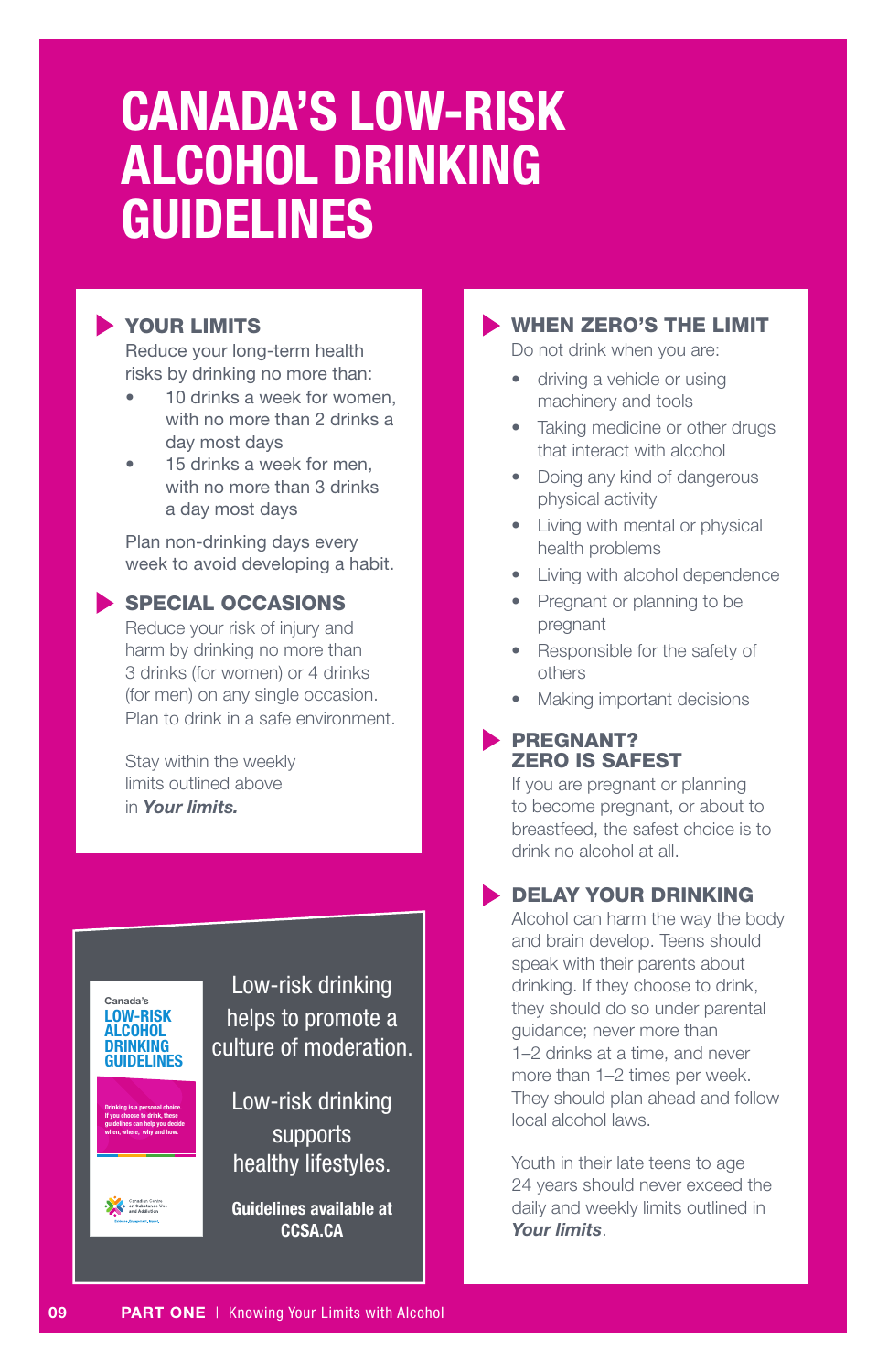### Let's look at your drinking likes and dislikes

#### What do you **LIKE** about drinking?

| In what ways has drinking been HELPFUL for you?                        |
|------------------------------------------------------------------------|
|                                                                        |
|                                                                        |
| What do you DISLIKE about drinking?                                    |
|                                                                        |
|                                                                        |
| In what ways has your drinking been HARMFUL or NOT HELPFUL<br>for you? |
|                                                                        |
|                                                                        |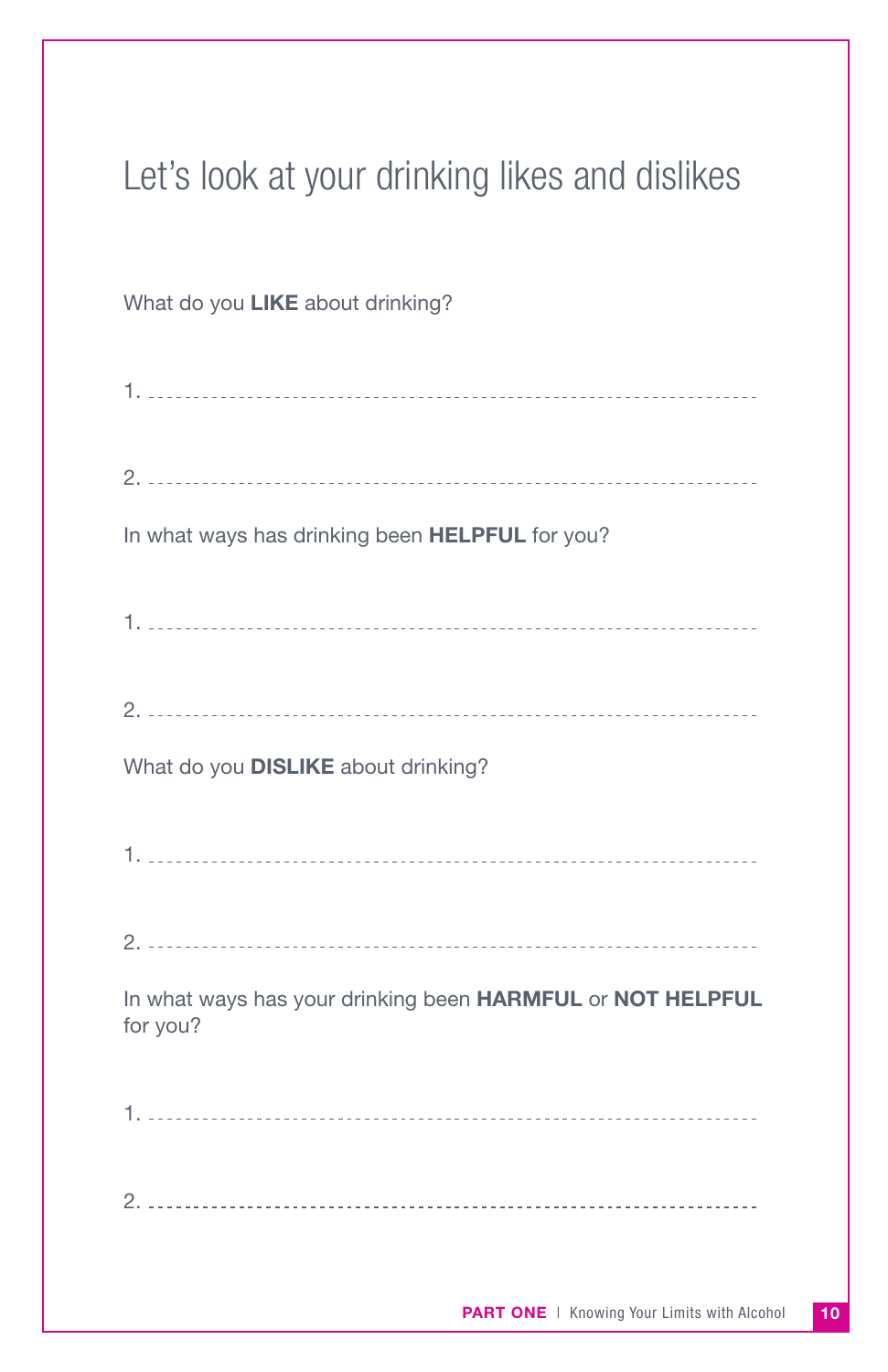| Moving toward change                                                                                |                                                                                                     |
|-----------------------------------------------------------------------------------------------------|-----------------------------------------------------------------------------------------------------|
| What are some reasons you might want to change your drinking?                                       |                                                                                                     |
| To avoid hangovers<br>To be healthier<br>To prevent chronic disease<br>To have better relationships | To lose weight<br>$\Box$ To avoid injuries<br>To spend less money<br>To do better at work or school |
| $\Box$ Other                                                                                        |                                                                                                     |
|                                                                                                     |                                                                                                     |
| What are some challenges to reducing your drinking?                                                 |                                                                                                     |
|                                                                                                     |                                                                                                     |
|                                                                                                     |                                                                                                     |
|                                                                                                     |                                                                                                     |
|                                                                                                     |                                                                                                     |
|                                                                                                     |                                                                                                     |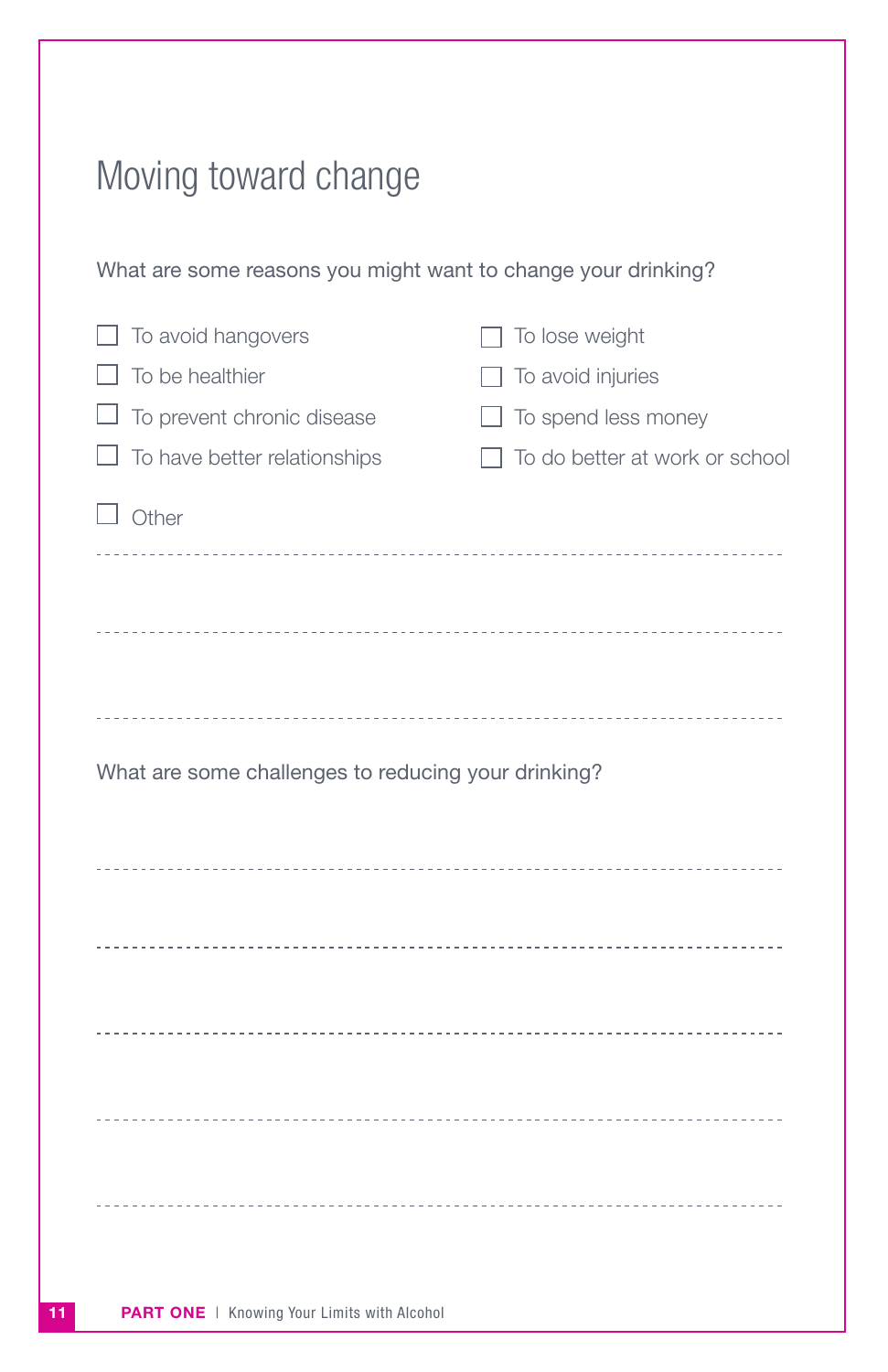## Thinking about change

We've looked at what you like and dislike about drinking.

And we've talked about health and other problems that can arise from drinking beyond a low-risk level.

From your perspective, how important is it for you to reduce how much you drink?

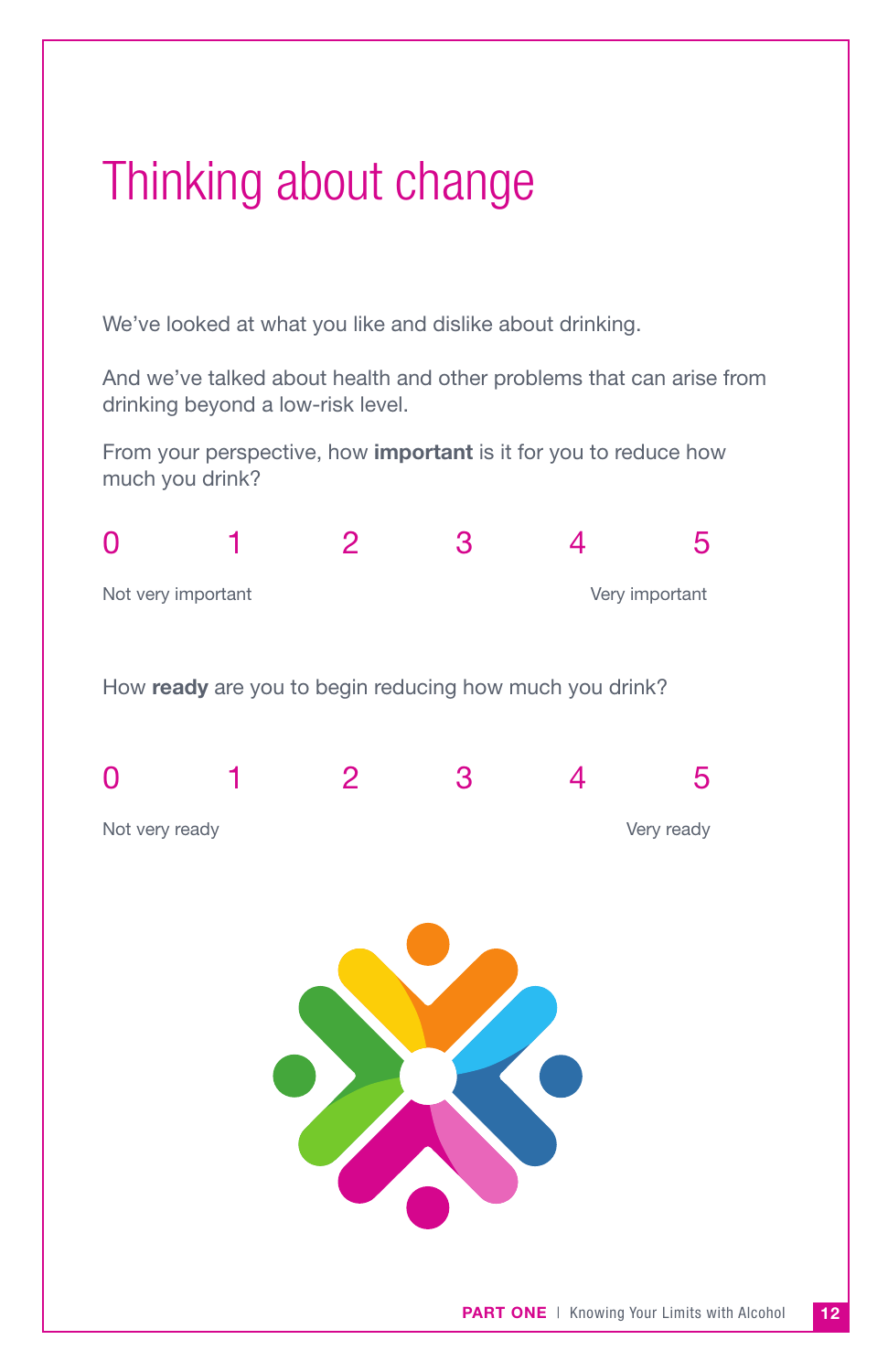### It's your choice

You have a wide range of options from which to choose.

For example, you could…

**Option 1** – Stop drinking altogether

**Option 2**  $-$  Take a break from drinking for a month

**Option 3**  $-$  Cut back on your drinking

**Option 4** – Drink within the Low-Risk Alcohol Drinking Guidelines

**Option 5**  $-$  Carry on with drinking the way you do now

Which of these feels like the best choice for you?

Record your choice below and on the top of page 19.

If you're thinking about cutting back (option 3), say by how much. (Examples: reduce my drinking by 1 or 2 drinks per day; take 1–2 days off per week from my drinking; switch from multi-shot mixed drinks to beer or wine coolers)

I'm going to...

13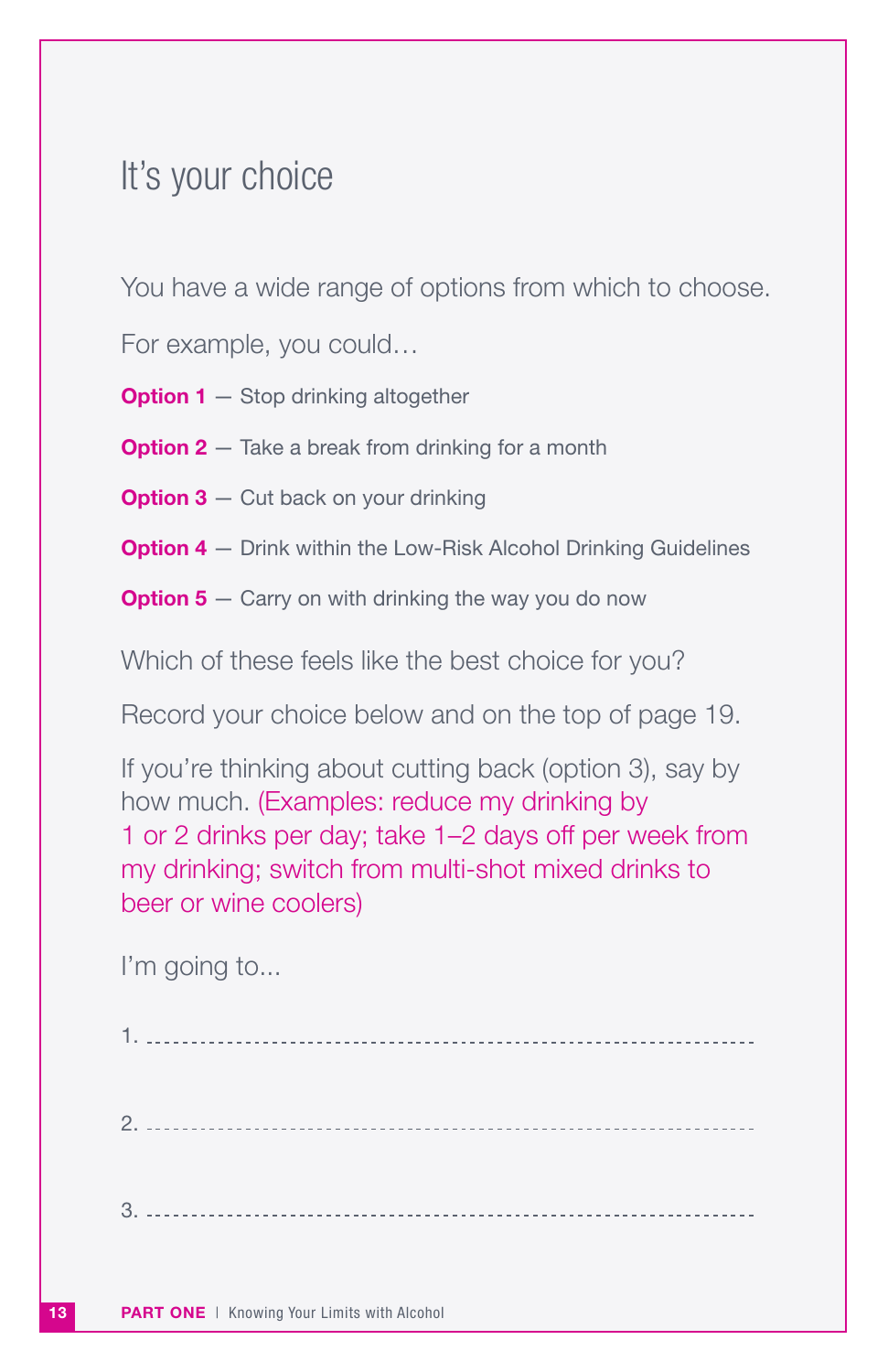### Tips for drinking less



#### PLAN AHEAD

If certain people or places lead you to drink more than you want to, then avoid them. If drinking at home is a problem, don't have alcohol in the house. When an urge to drink hits, accept that it will crest like a wave and pass. Remind yourself of your reasons for changing, and focus on healthier ways to spend your time.

#### FIND FUN

Fill free time with hobbies and positive people that increase your health and well-being. Find better ways to feel comfortable in social situations, manage your moods, and cope with your problems. Get involved with an activity that doesn't involve drinking.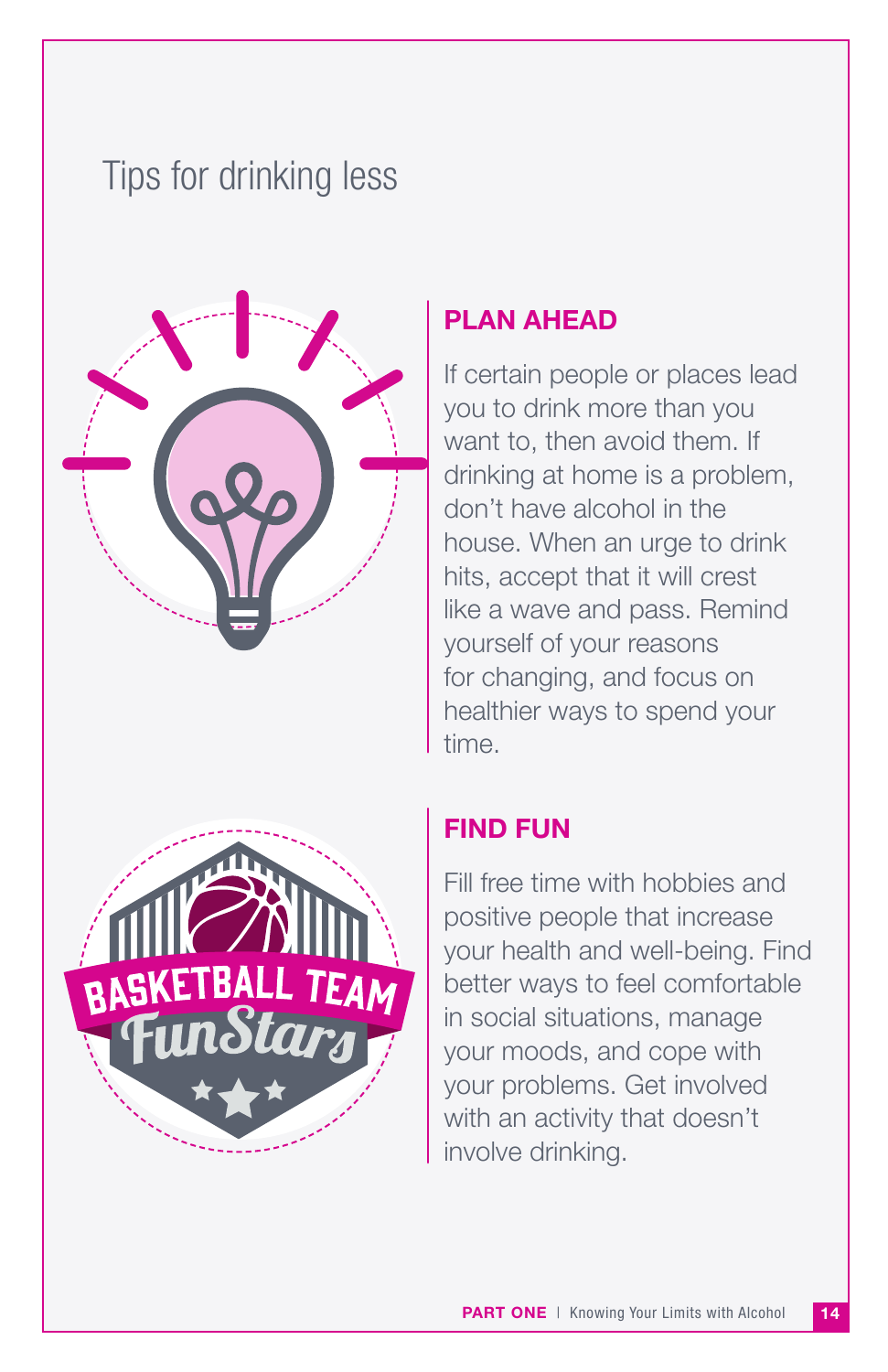

#### EAT FOOD

If you drink, don't do it on an empty stomach. Eat food so the alcohol will absorb into your body slowly.

While eating healthily, don't forget that a side effect of drinking can include weight gain. Just a 142 ml glass of wine has 125 calories and a 341 ml bottle of beer has about 130 calories.



#### PACE YOURSELF

If you drink, have no more than one standard drink per  $JH$  $\parallel$  hour. Make every other drink a drink without alcohol.

15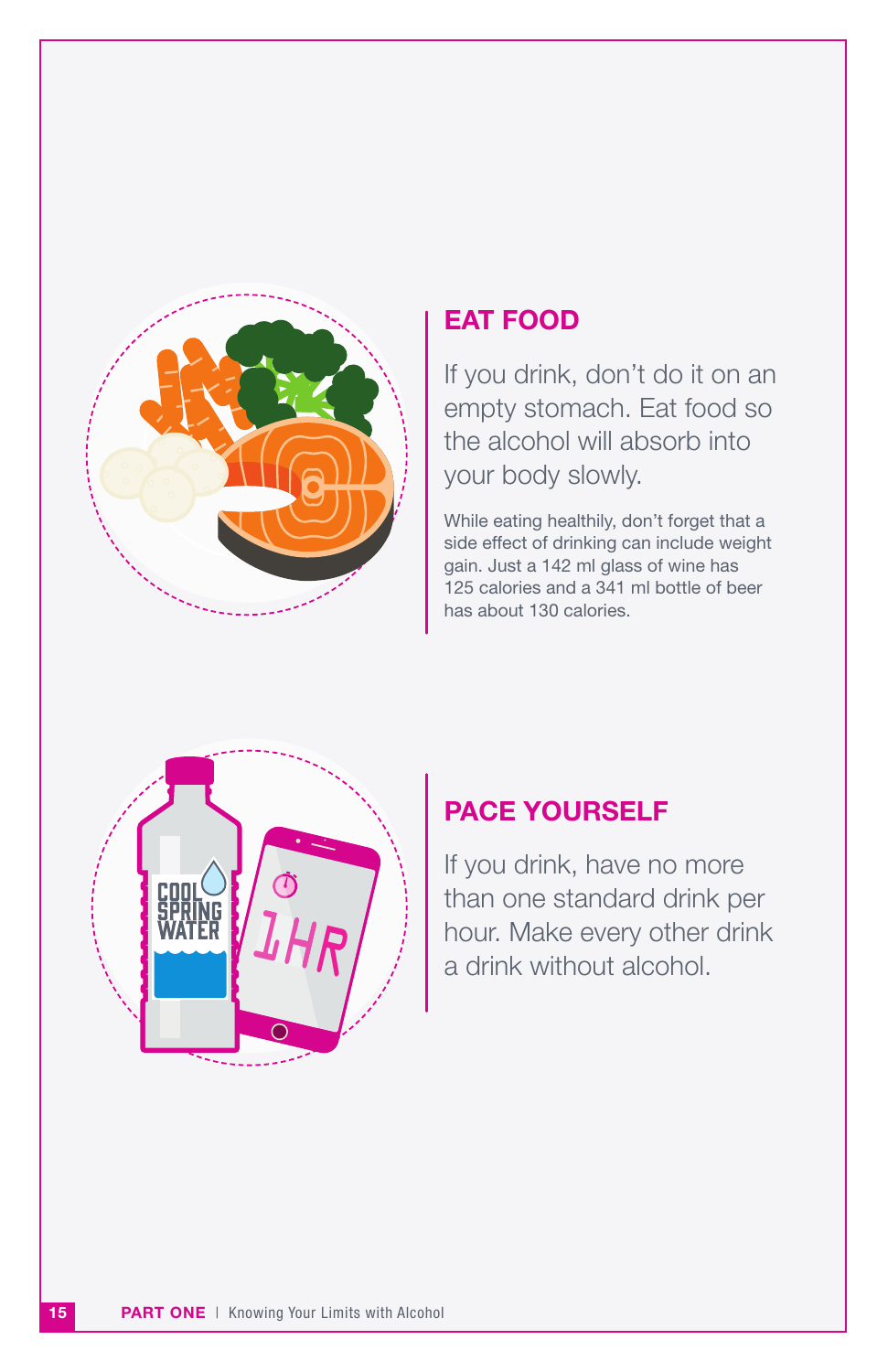## Things to Remember





For the next two weeks, keep track of how often and how much you're drinking using the tracking tool on the next page.



3

4

Notice how drinking affects your mood and relationships.



Accept support from your doctor, nurse, friend or someone else you trust.

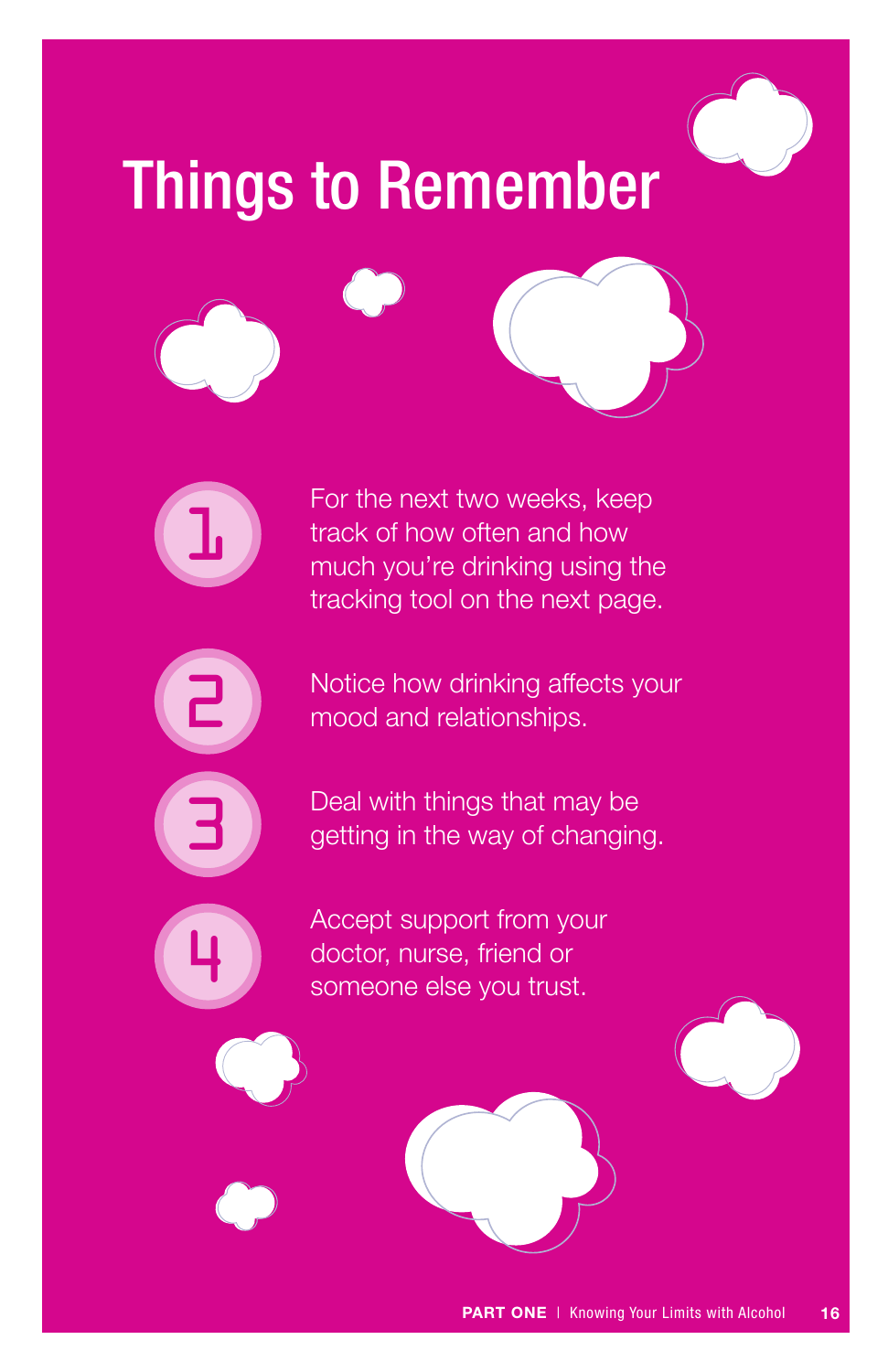## Personal tracker

Keep track of how many "standard" drinks (page 2-3) you have for the next two weeks.



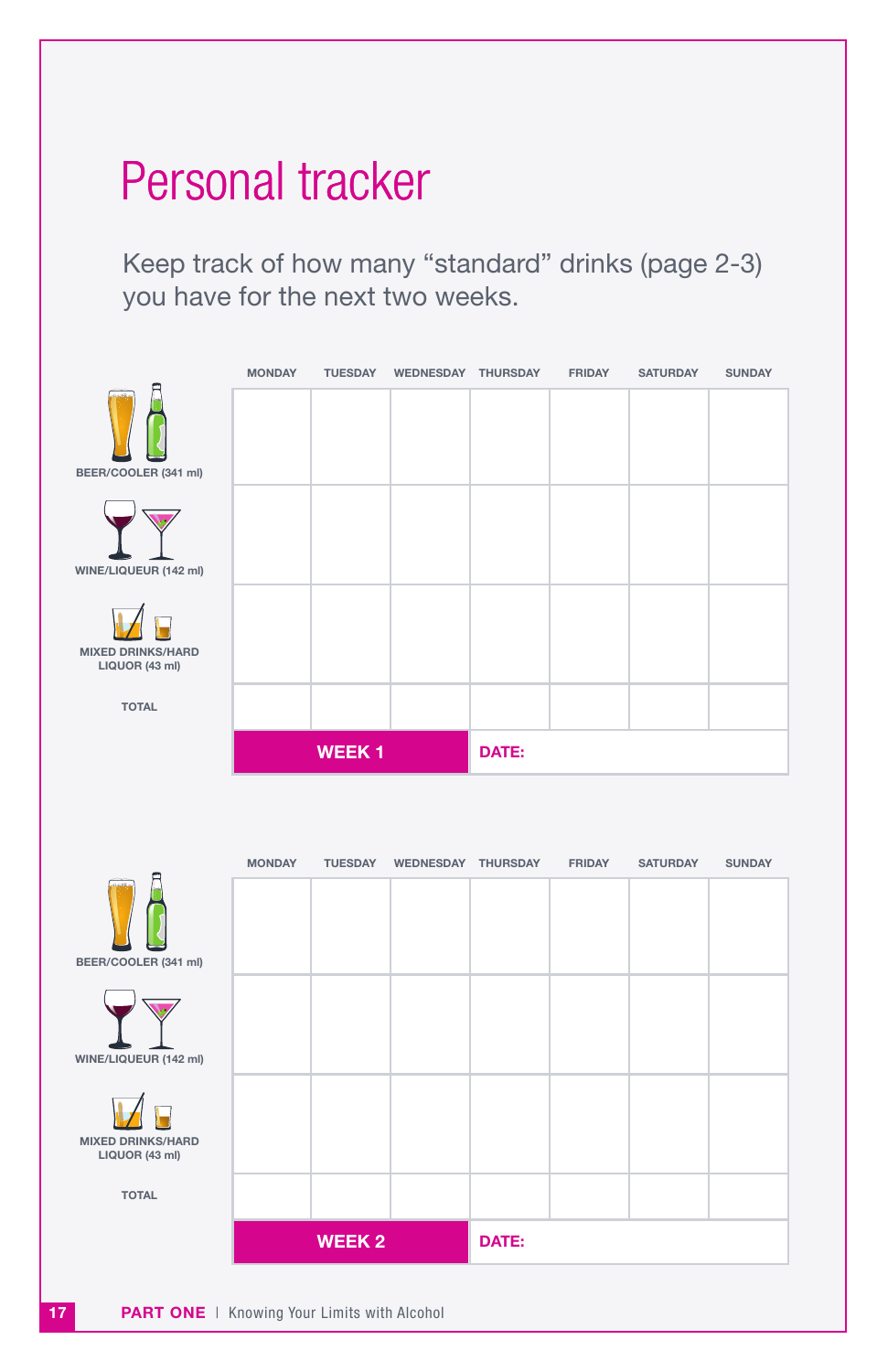## Record what you learn

As you work on changing your drinking, keep track of what you learn below. How has drinking less affected your mood and sense of wellbeing?

| How has drinking less affected your relationships with other people?                   |
|----------------------------------------------------------------------------------------|
|                                                                                        |
|                                                                                        |
|                                                                                        |
| What have you learned that will make it easier for you to drink less in the<br>future? |
|                                                                                        |
|                                                                                        |
|                                                                                        |
| <b>END OF PART ONE</b>                                                                 |
|                                                                                        |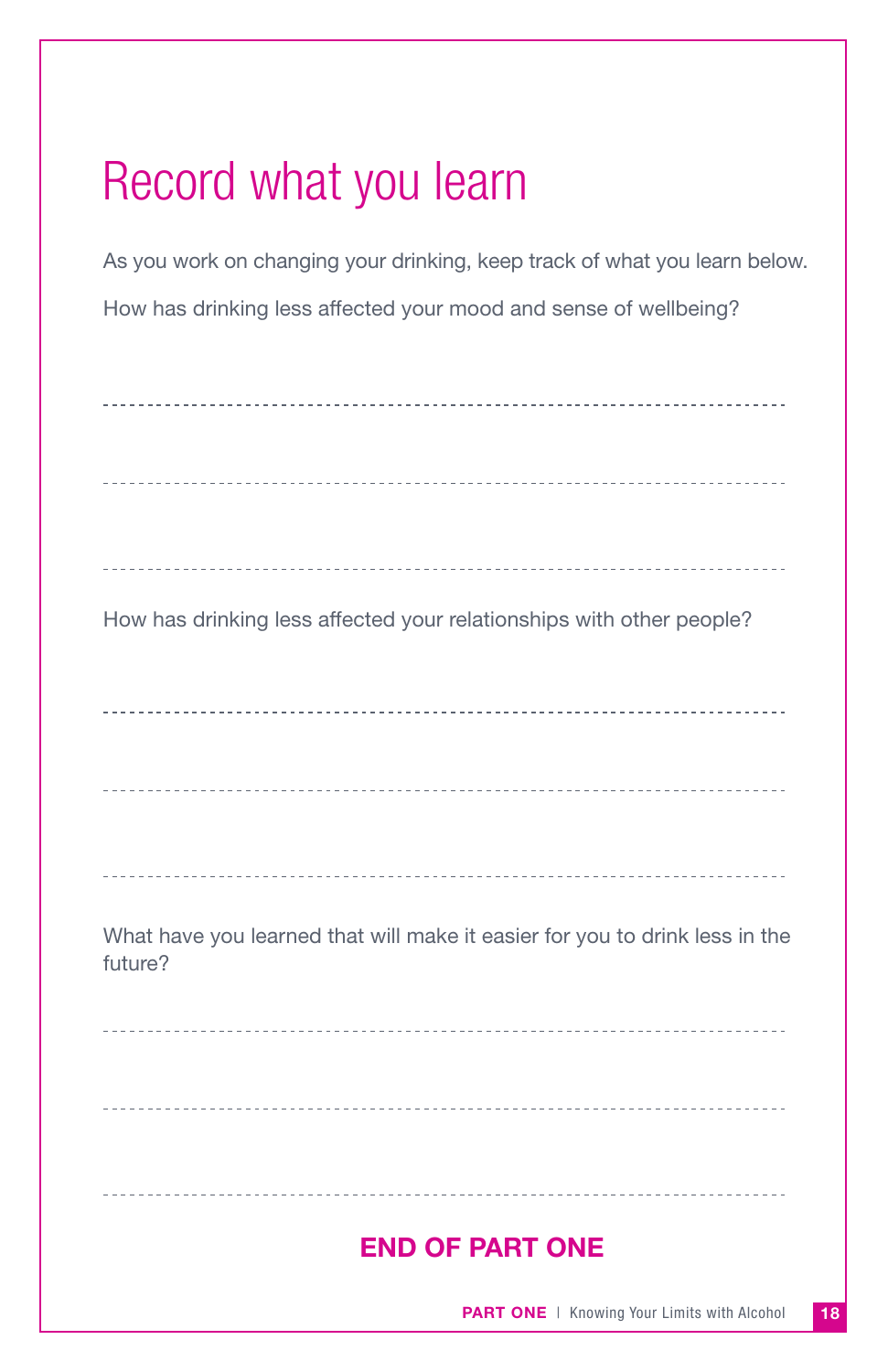

## BUILDING ON PAST TWO WEEKS **EXPERIENCE**

In Part One (page 13), you said that you'd change your drinking in the following way:

## What worked and what didn't?

Whether you made your planned changes or not, you may have had some difficult situations.

When taking steps to drink less, what steps didn't work as well as you wanted?

| When taking steps to drink less what steps worked well for you? |
|-----------------------------------------------------------------|
|                                                                 |
|                                                                 |
|                                                                 |
|                                                                 |
|                                                                 |
|                                                                 |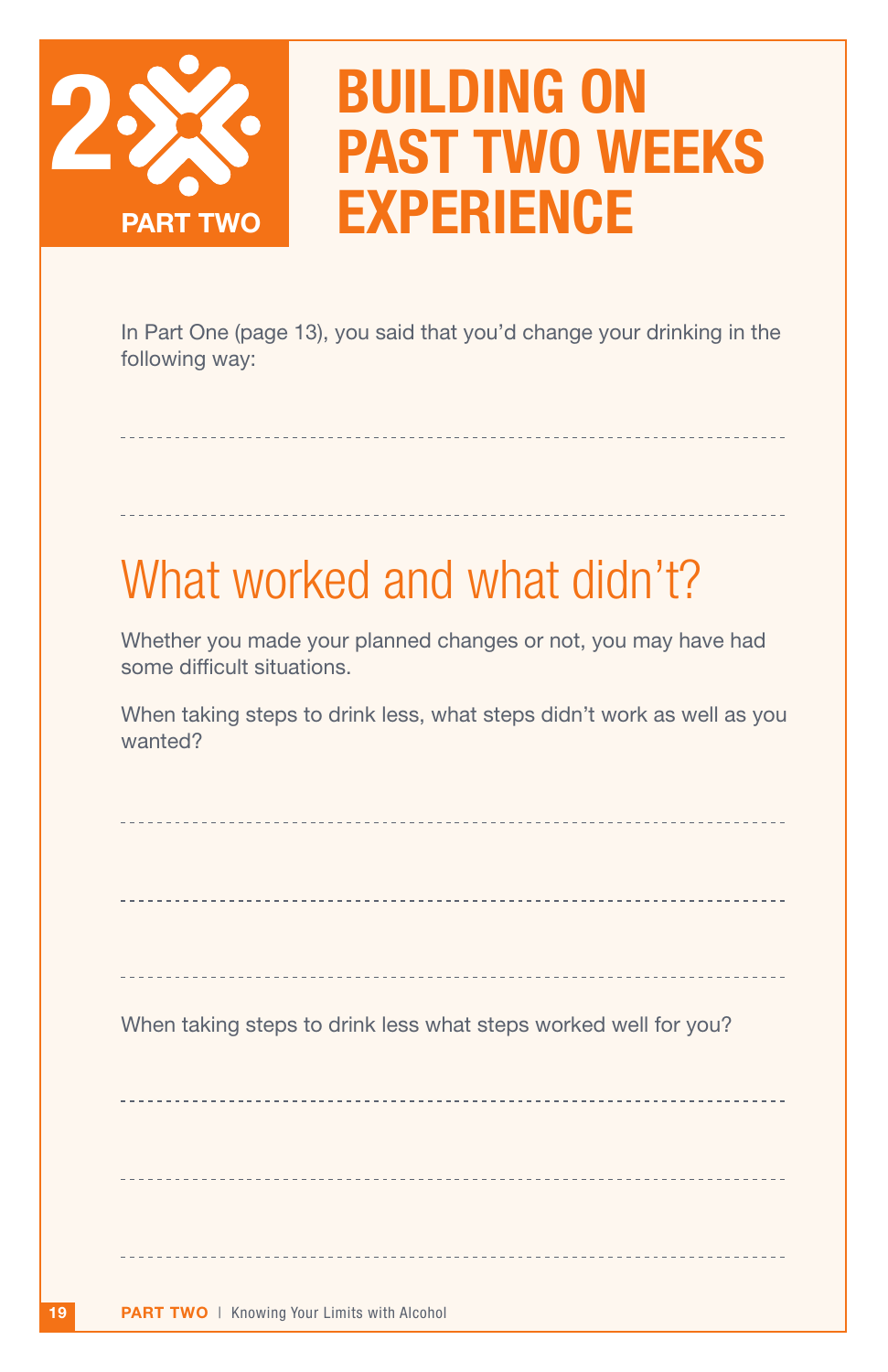### In what situations was it harder to drink less?

| Parties             | When feeling frustrated |
|---------------------|-------------------------|
| Weekends            | When feeling bored      |
| Friends             | When feeling depressed  |
| Family              | When feeling lonely     |
| Celebrations        | When feeling nervous    |
| Feeling happy       | When feeling angry      |
| With meals          | When stressed at work   |
| When using cannabis | When arguing            |
| When using tobacco  |                         |
|                     |                         |
|                     |                         |
|                     |                         |
|                     |                         |
|                     |                         |
|                     |                         |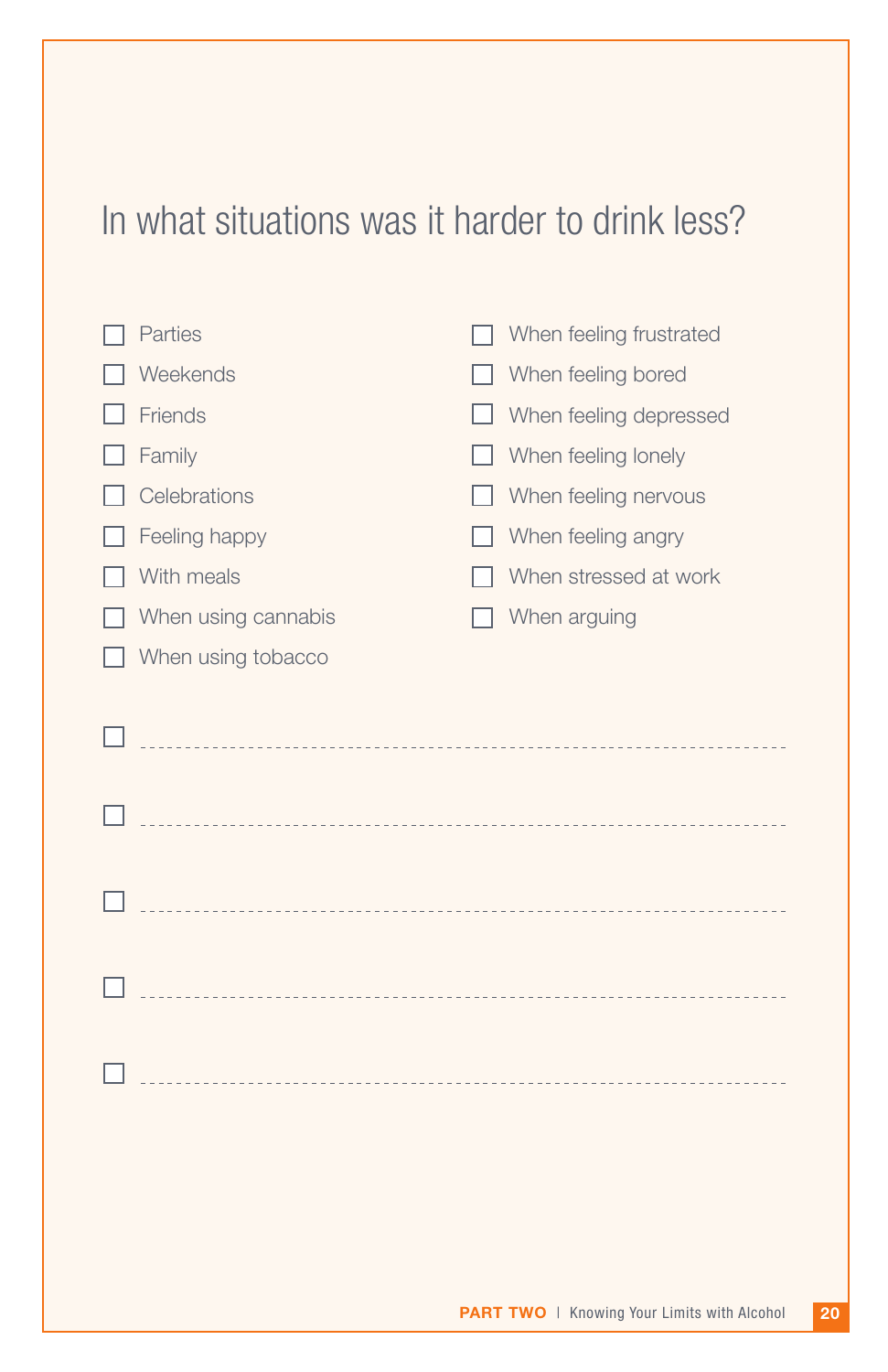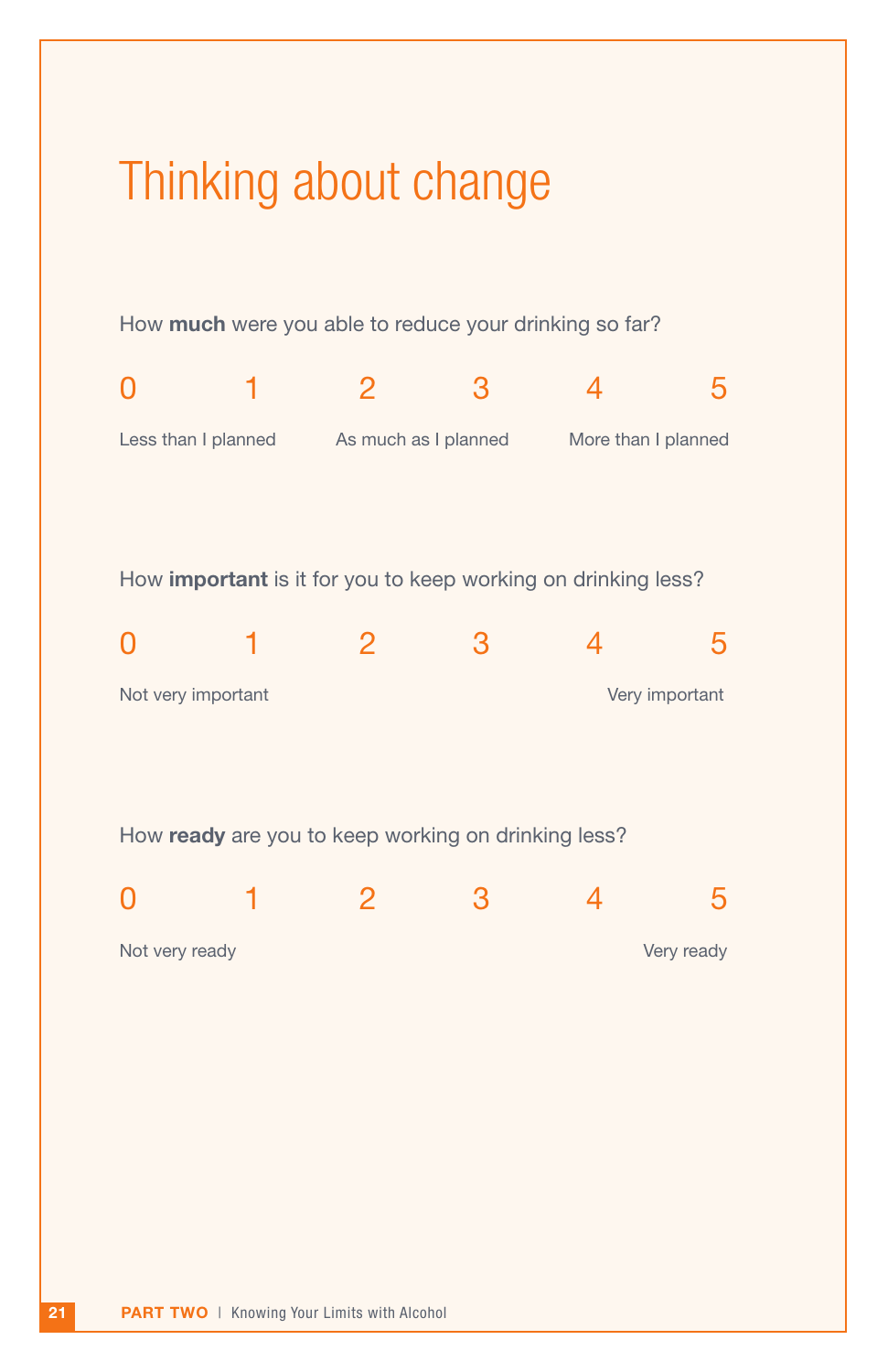| What alcohol use changes do you want to work on NOW?                                                                               |
|------------------------------------------------------------------------------------------------------------------------------------|
| I want to work toward the same goals as before.                                                                                    |
| I want to work on maintaining the changes I've already succeeded in<br>making.                                                     |
| I want to                                                                                                                          |
|                                                                                                                                    |
|                                                                                                                                    |
|                                                                                                                                    |
|                                                                                                                                    |
|                                                                                                                                    |
|                                                                                                                                    |
| What things could you do now to help you reach these goals? For<br>example, are there any ideas from what you recorded on page 18? |
|                                                                                                                                    |
|                                                                                                                                    |
|                                                                                                                                    |
|                                                                                                                                    |
|                                                                                                                                    |
|                                                                                                                                    |
|                                                                                                                                    |
|                                                                                                                                    |
|                                                                                                                                    |
|                                                                                                                                    |
|                                                                                                                                    |
| Change is hard.                                                                                                                    |
| It takes time and can be slow at first.                                                                                            |
| That's OK.                                                                                                                         |
|                                                                                                                                    |
| 22<br><b>PART TWO</b>   Knowing Your Limits with Alcohol                                                                           |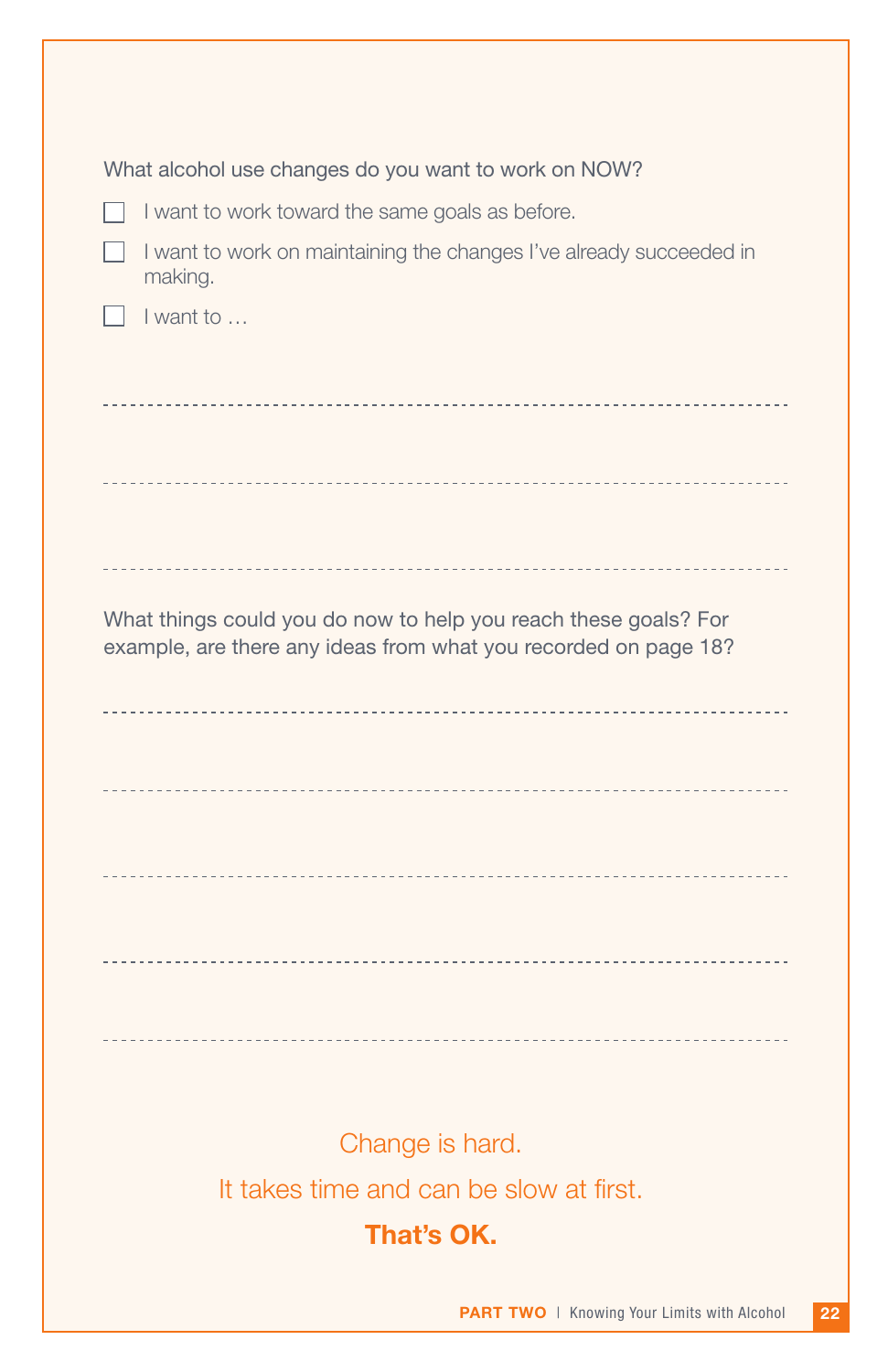### The BIG picture

Managing your drinking is easier if you work toward healthier living overall. Have a look at the example below of a completed lifestyle chart and then use the blank chart on the next page to complete your own. This person wants to push some things away from the centre of her life, such as anger, and alcohol use. She also wants to bring some things closer to the centre of her life, such as family and exercise.

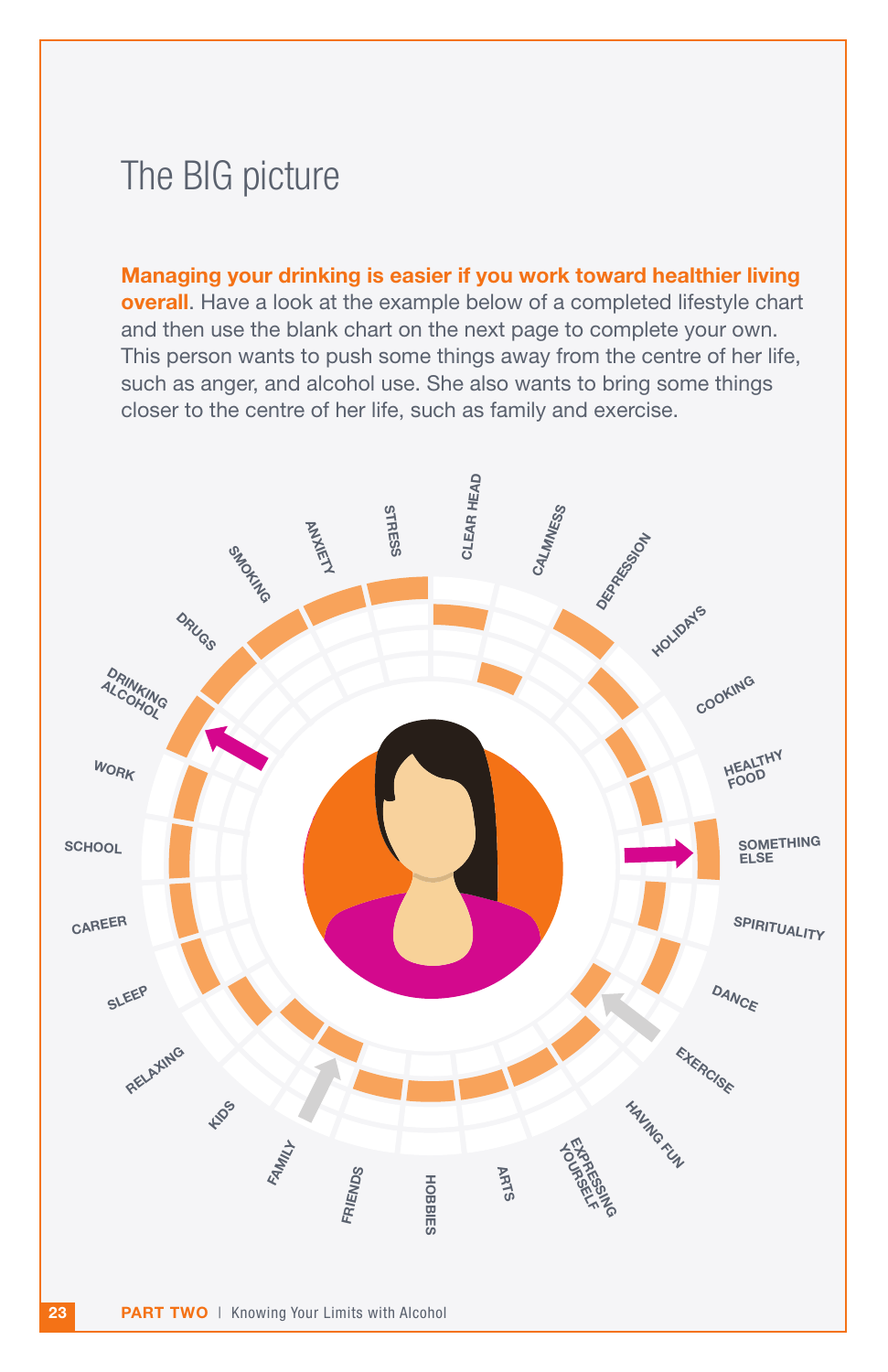### What's important to you?

Shade in the boxes closer to you for the things that you would like to make a larger part of your life.

Shade in the boxes further away from you for the things that you would like to make a smaller part of your life. Keep this BIG picture in mind as you continue to work on reducing your drinking.

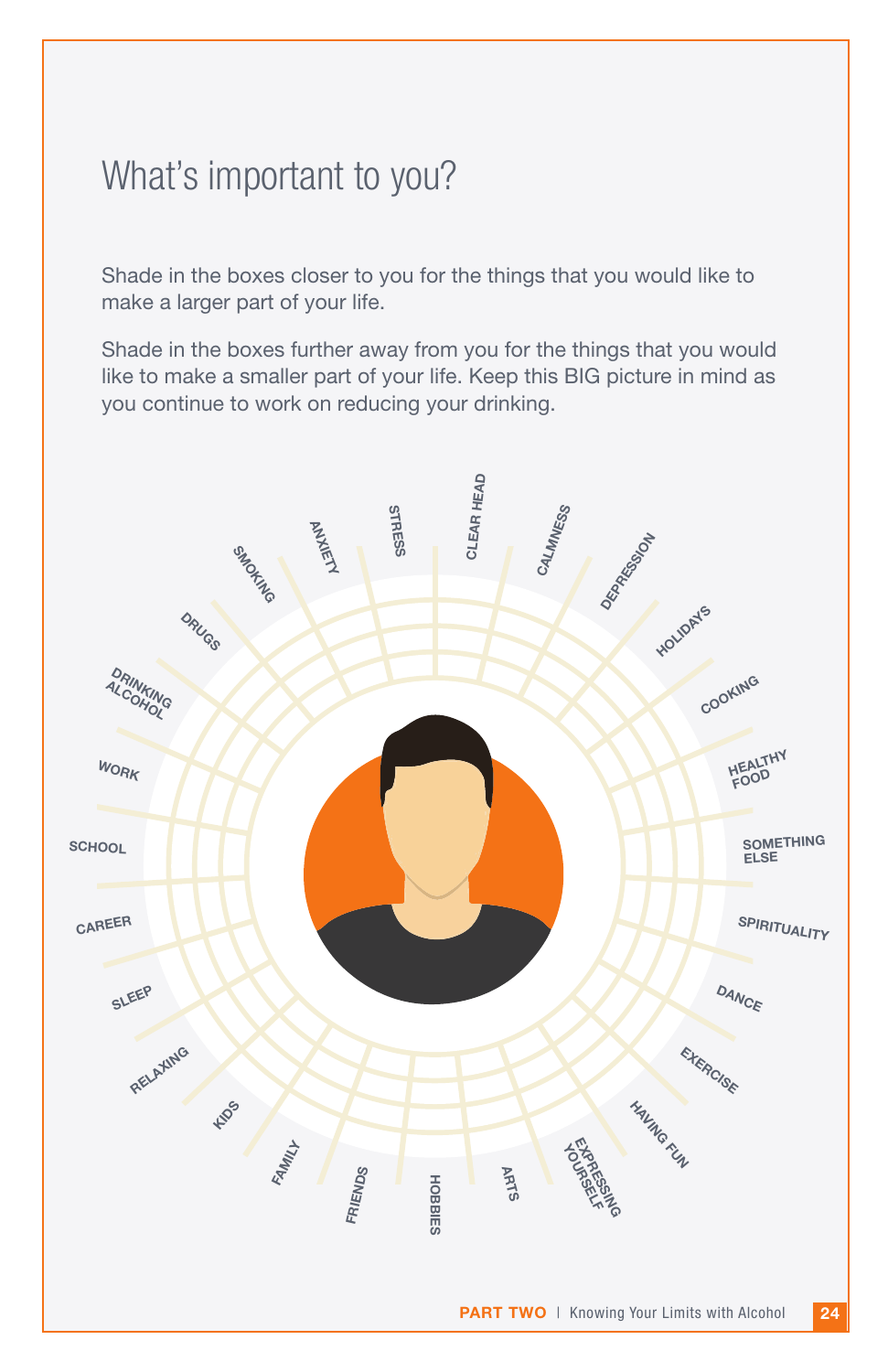### Be ready to say "no thanks"

Planning comfortable ways to deal with pressure can help you stay on track. Some reasons you could use include:

- "No thanks, I'm driving."
- "No thanks, I just finished one."
- "No thanks, I'd like to wait a few minutes."
- "No thanks, I'm on a diet."
- "I have an exam tomorrow and want to be clear-headed."
- "I have a big game tomorrow and want to be in shape."
- "I told my family I would cut down."

Think of what you can say if you are offered a drink.

When people offer me a drink, I will say: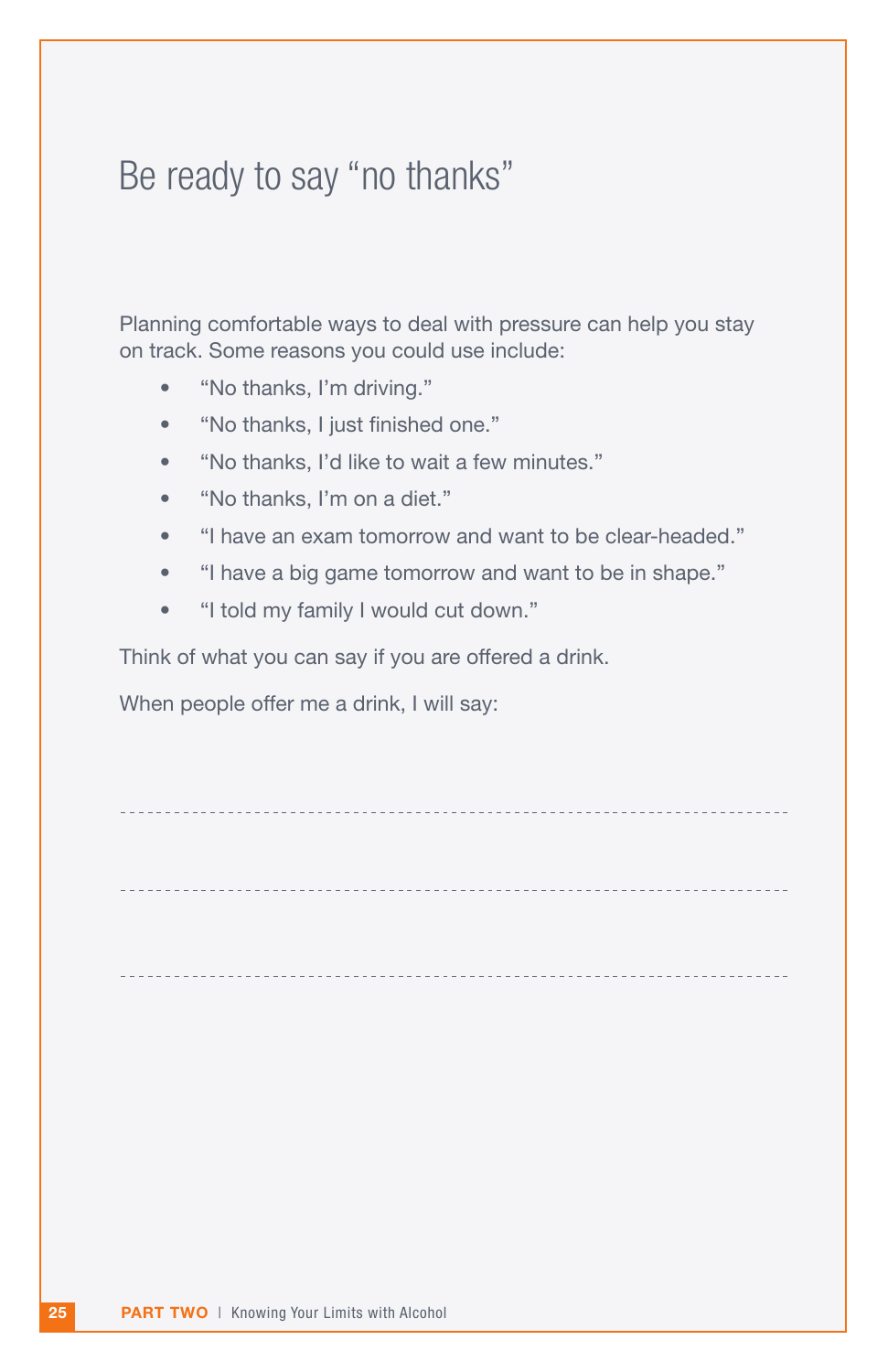### Reward yourself

It helps to reward yourself when making hard changes. By drinking less, you are saving time and money that you could now use for other things.

For example, you can spend more time with friends and family, exercise, explore a new sport or activity, or go to a concert or movie.

How many hours each week did you usually spend on getting or using alcohol before starting to use less?



What will you do with the time you are saving now by drinking less?

How many dollars each week did you usually spend on alcohol before starting to use less?

**DOLLARS** 

What will you do with the **money** you are saving now by drinking less?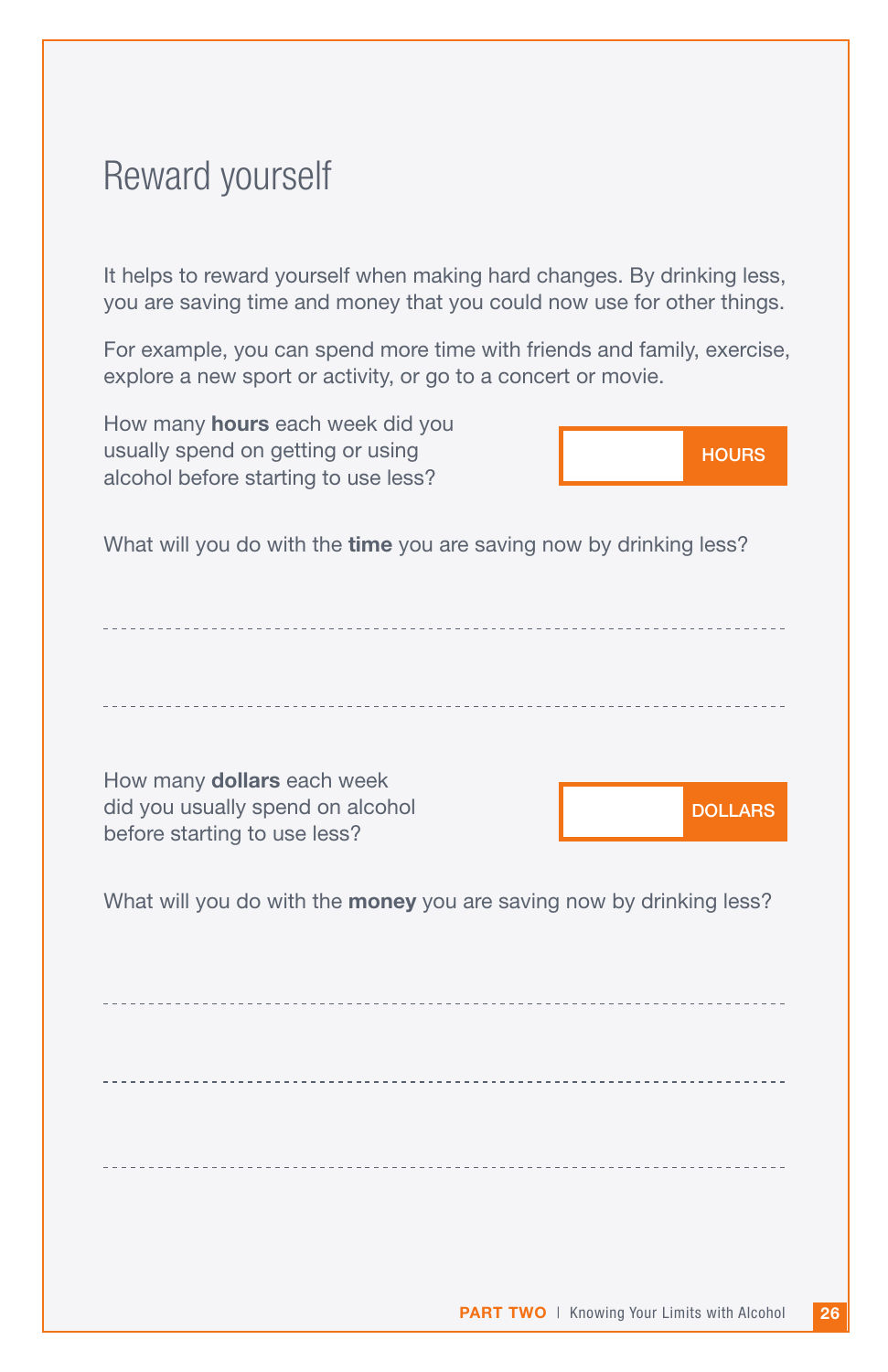### Build Connections

Keep in mind the people or groups who can support you as you change your drinking habits. Consider spending more time with people who care about your health and well-being.

People or groups who can support you:

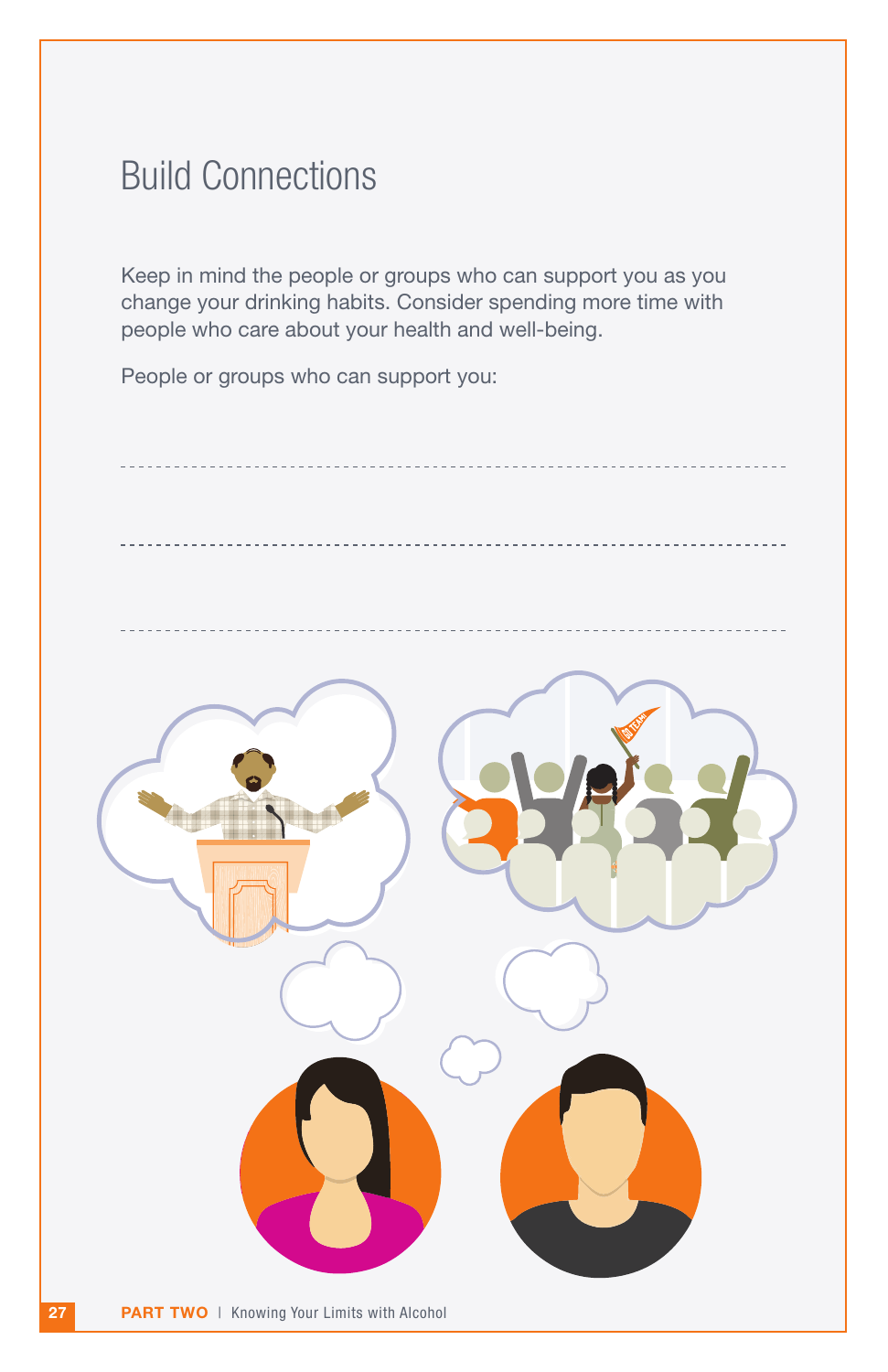## What's important to you?

1

2 3

4

For the next two weeks, keep track of how often and how much you're drinking using the tracking tool on the next page.

Notice how drinking affects your mood and relationships.

Deal with things that may be getting in the way of changing.

Accept support from your healthcare provider (doctor, nurse), friend or someone else you trust.



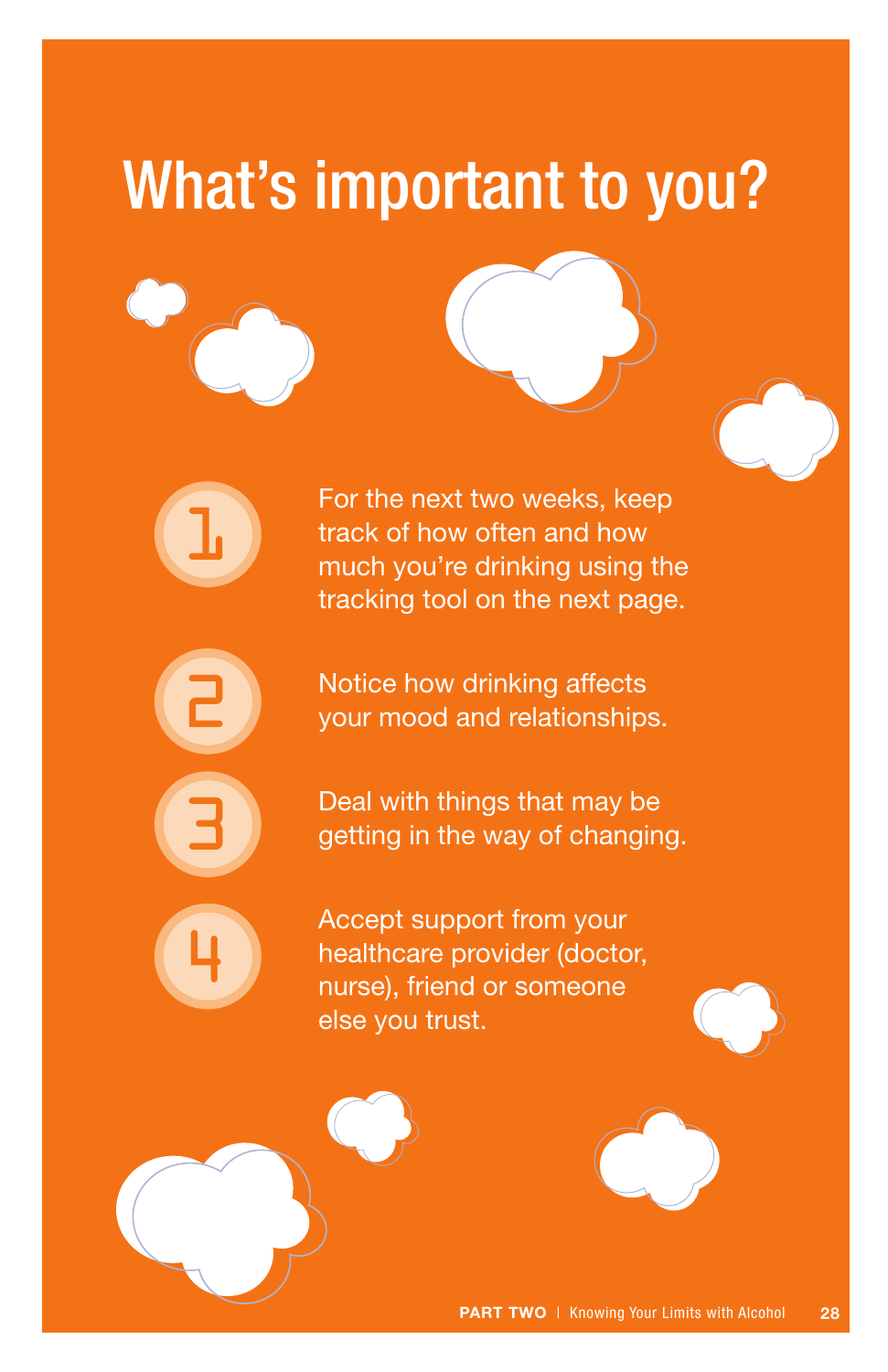## Personal tracker

Keep track of how many standard drinks you have for another two weeks.



|                                            | <b>MONDAY</b> | <b>TUESDAY</b> | <b>WEDNESDAY</b> | <b>THURSDAY</b> | <b>FRIDAY</b> | <b>SATURDAY</b> | <b>SUNDAY</b> |
|--------------------------------------------|---------------|----------------|------------------|-----------------|---------------|-----------------|---------------|
| $\approx$<br>BEER/COOLER (341 ml)          |               |                |                  |                 |               |                 |               |
| WINE/LIQUEUR (142 ml)                      |               |                |                  |                 |               |                 |               |
| <b>MIXED DRINKS/HARD</b><br>LIQUOR (43 ml) |               |                |                  |                 |               |                 |               |
| <b>TOTAL</b>                               |               |                |                  |                 |               |                 |               |
|                                            | <b>WEEK4</b>  |                | DATE:            |                 |               |                 |               |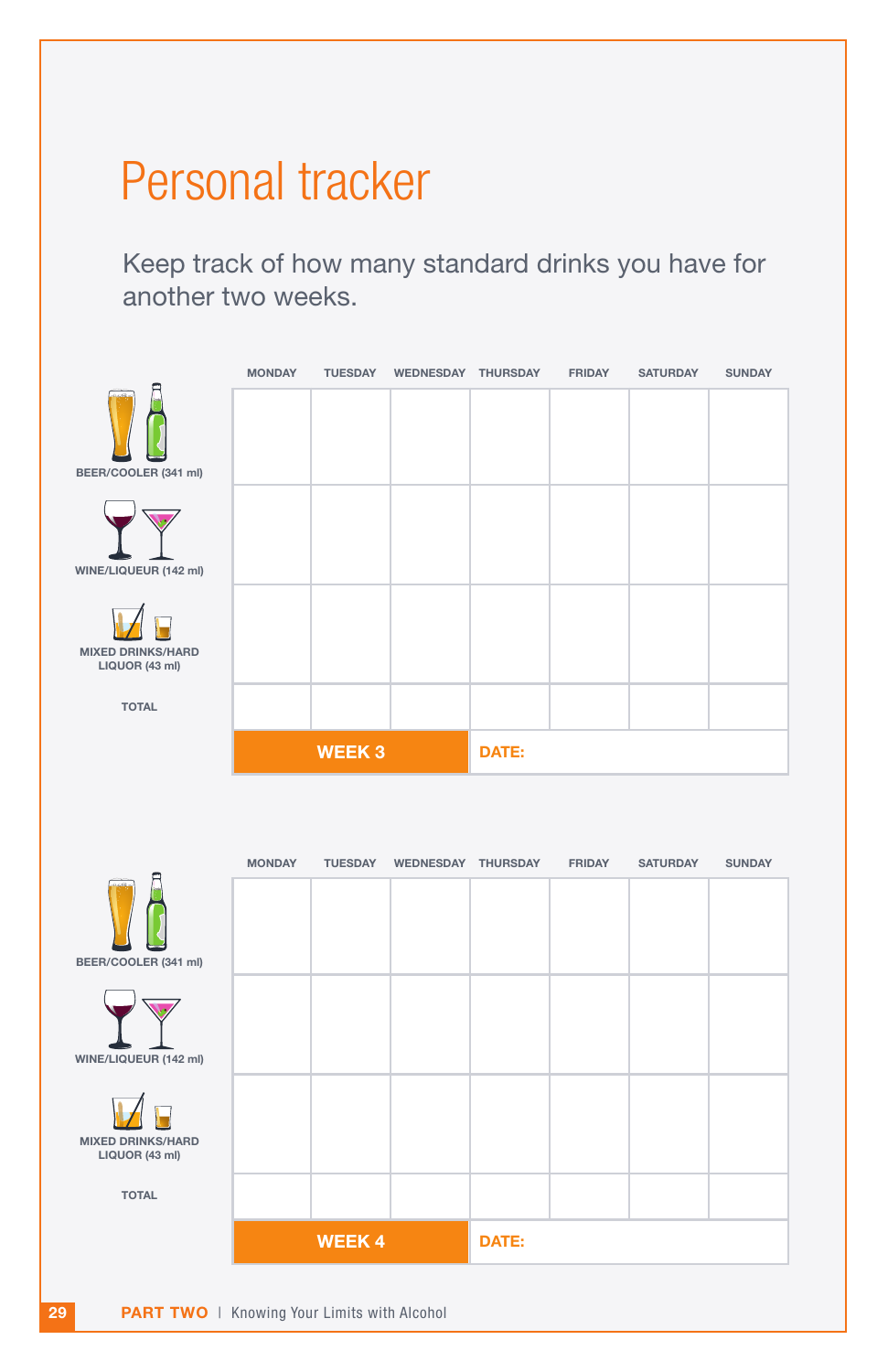## Record what you learn

As you work on reducing your drinking, keep track of what you learn below. How has drinking less affected your mood and sense of wellbeing?

| How has drinking less affected your relationships with other people?                   |
|----------------------------------------------------------------------------------------|
|                                                                                        |
|                                                                                        |
|                                                                                        |
|                                                                                        |
| What have you learned that will make it easier for you to drink less in<br>the future? |
|                                                                                        |
|                                                                                        |
|                                                                                        |
| <b>END OF PART TWO</b>                                                                 |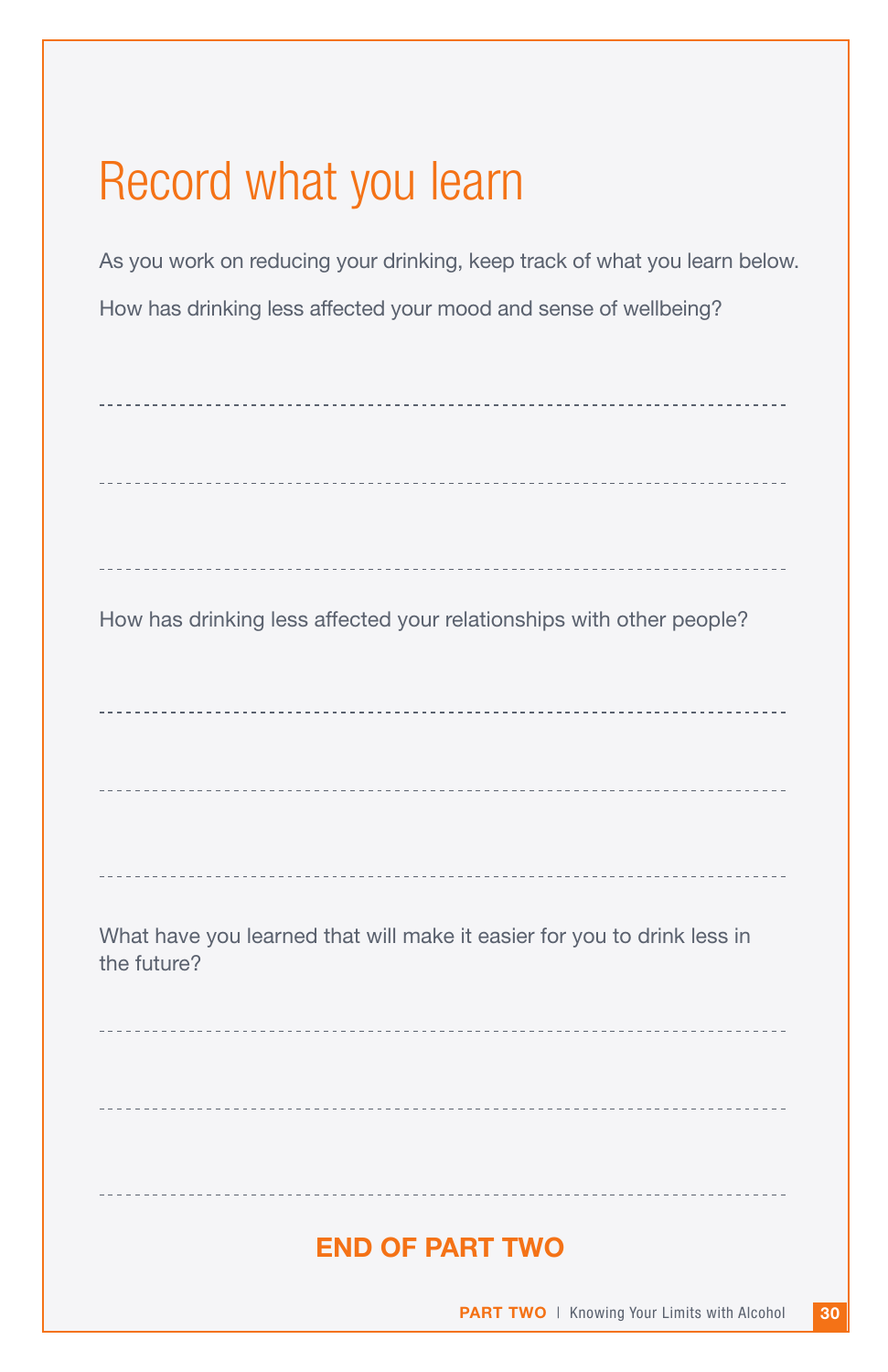### Personal tracker

You've arrived at the end of the workbook, but you can keep reaching for your goals. Build on the changes you've already succeeded in making.

Go back and answer again the questions starting on page 4. This time, apply the questions to the past month. You can do this every month to confirm your progress.

If you ever feel that your risk level is not getting as low as you'd like, consider going through the workbook again while also getting advice from your healthcare provider.

It's all about your well-being, making healthy choices and getting help when needed.

### You can do it!

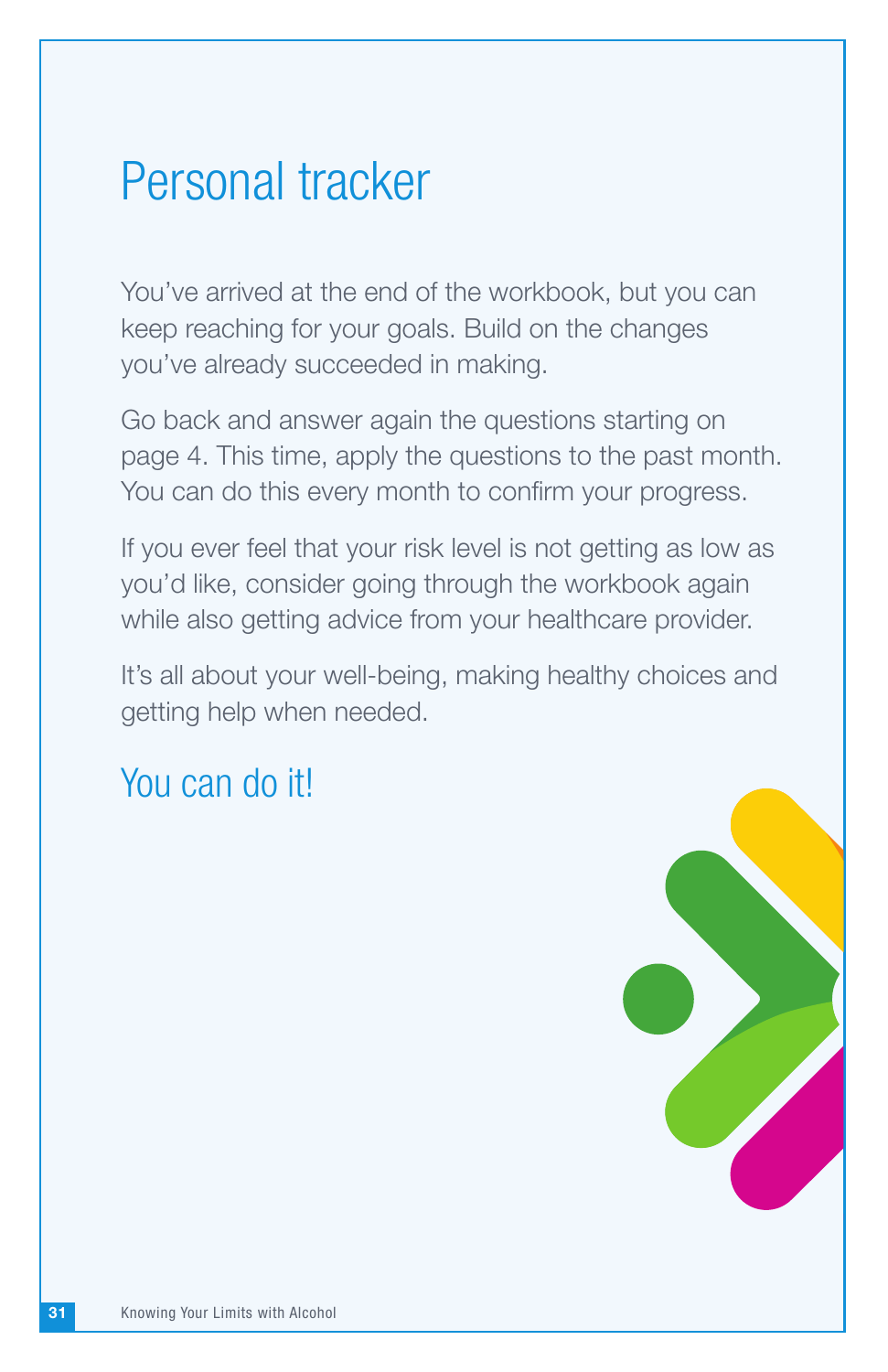### More information

If you haven't been able to change your drinking because of strong cravings or because you have a hard time stopping after 1 or 2 drinks, you can ask your doctor about medications or support to help control cravings.

#### Low-Risk Alcohol Drinking Guidelines [www.ccsa.ca](https://www.ccsa.ca/canadas-low-risk-alcohol-drinking-guidelines-brochure)

Rethink Your Drinking [www.rethinkyourdrinking.ca](http://www.rethinkyourdrinking.ca/)

> Saying When app [www.camh.ca](http://www.camh.ca/en/camh-news-and-stories/introducing-the-saying-when-app)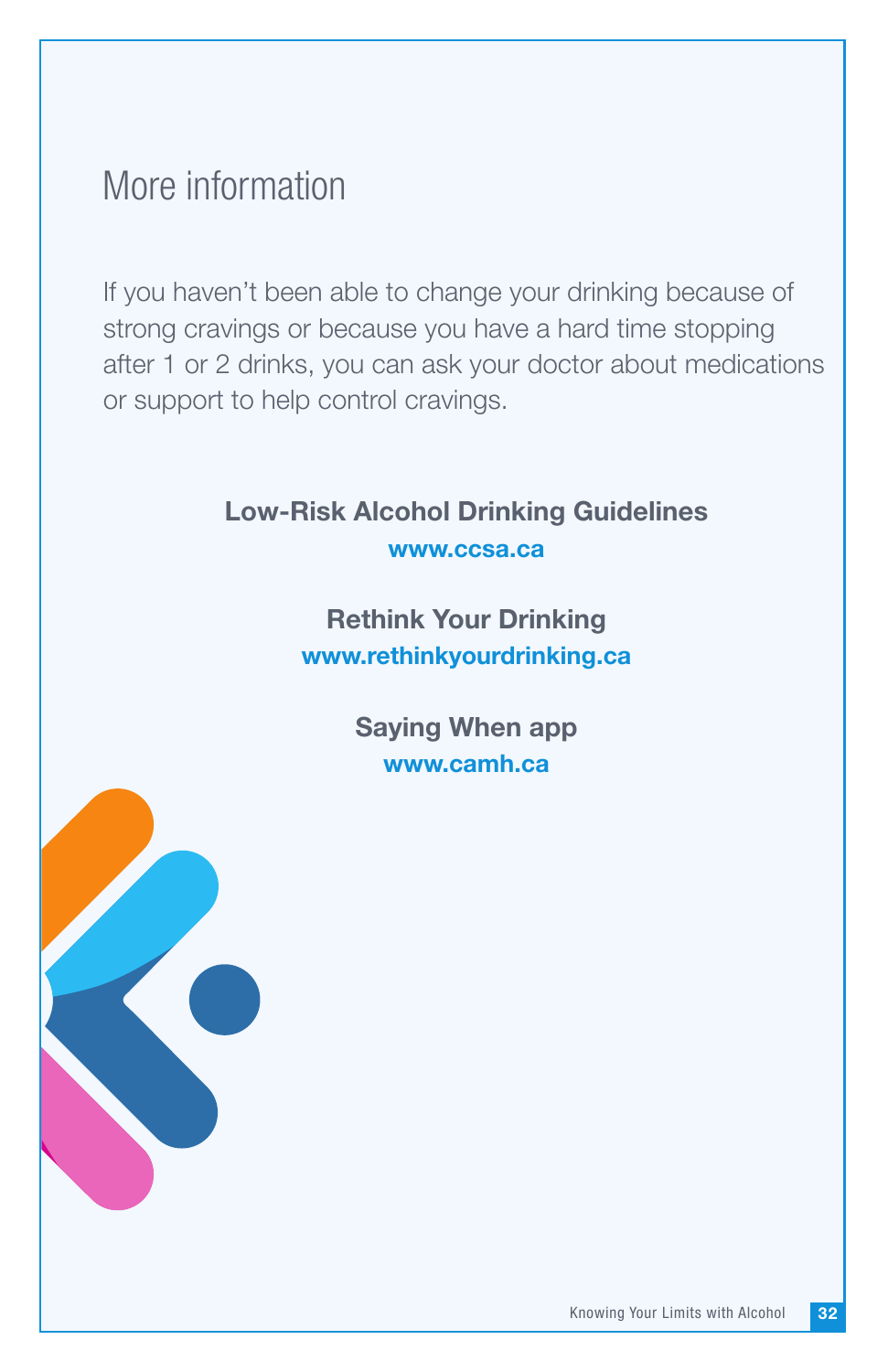## **Notes**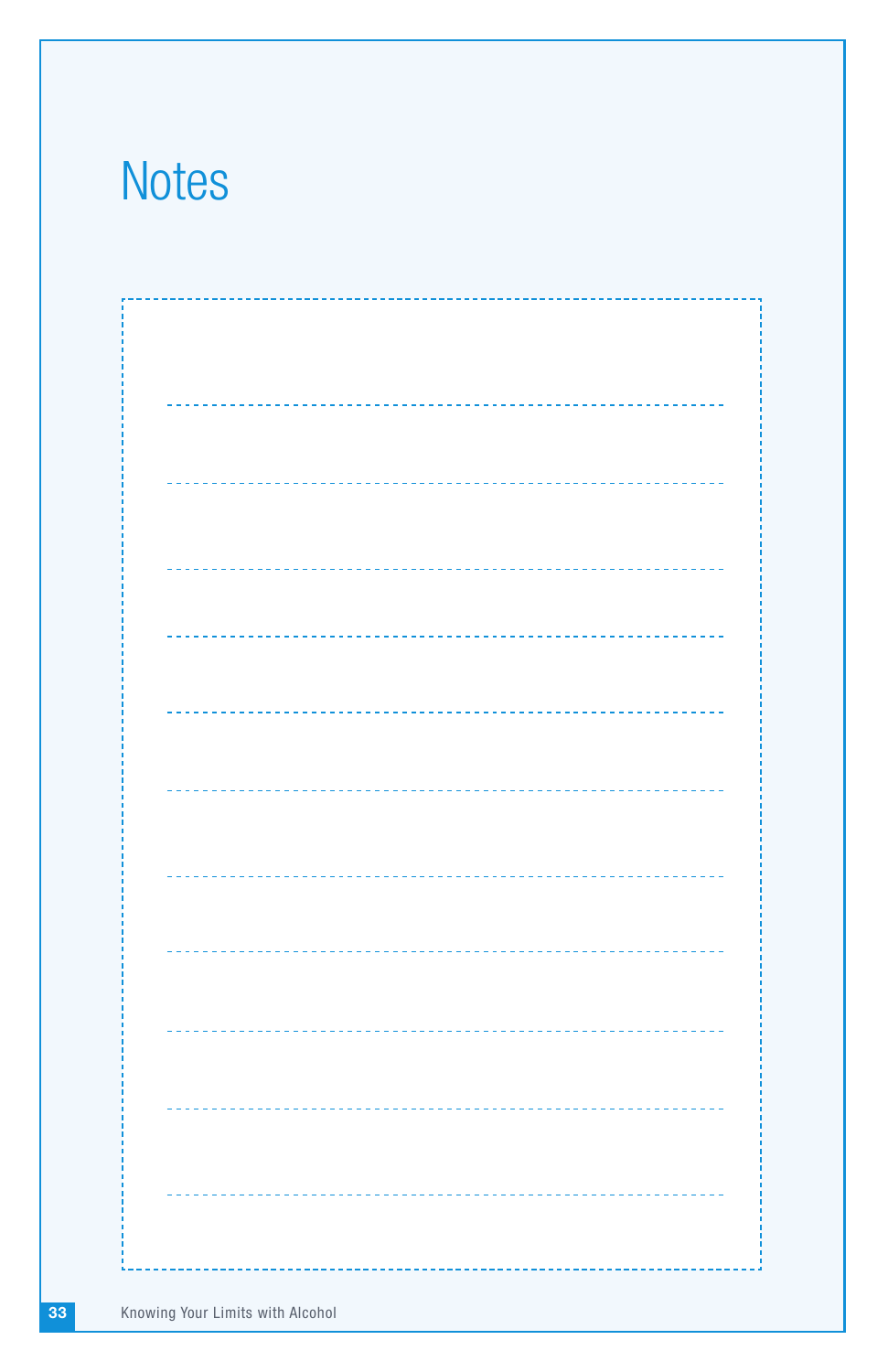## **Notes**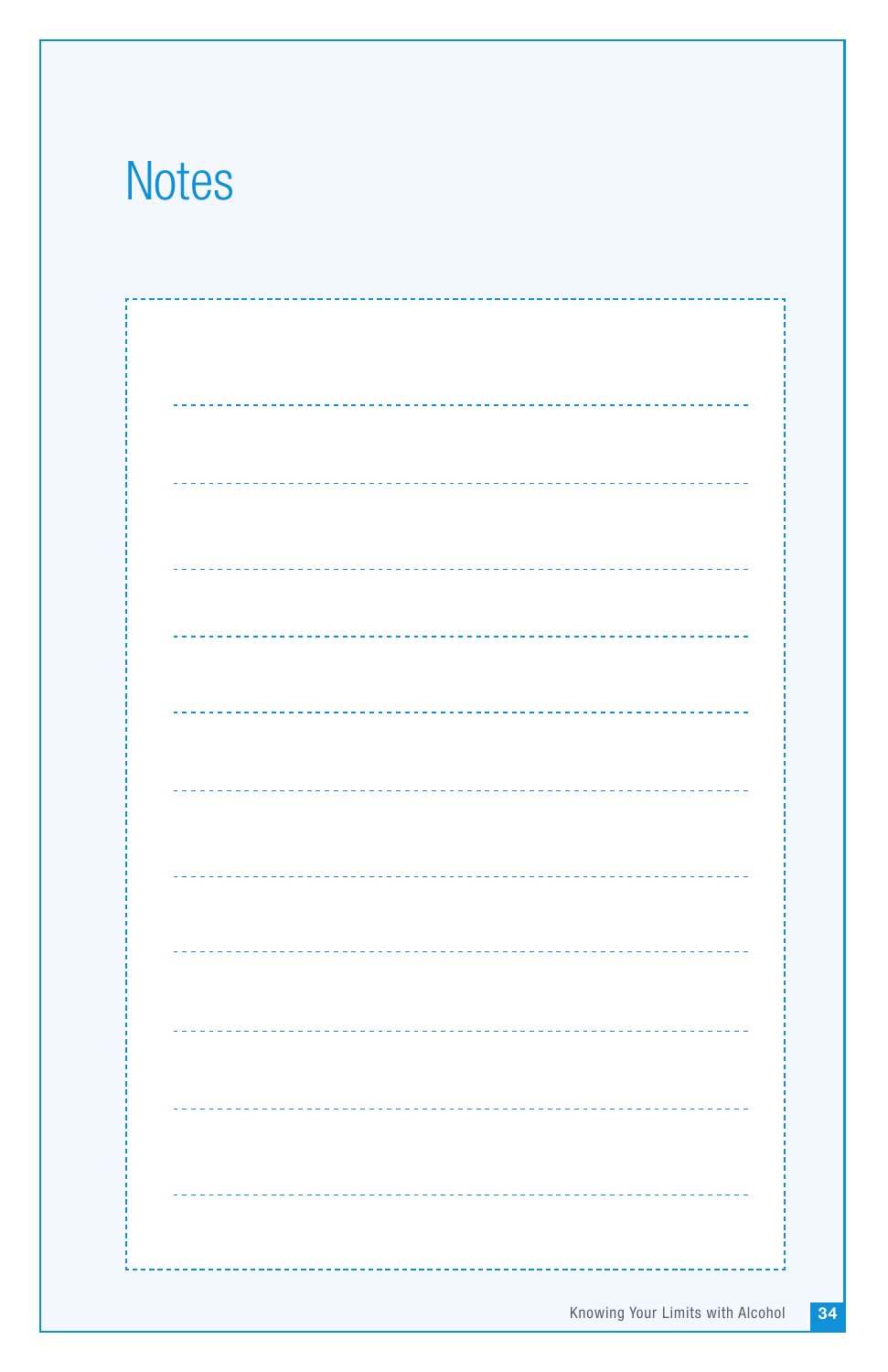## **Notes**